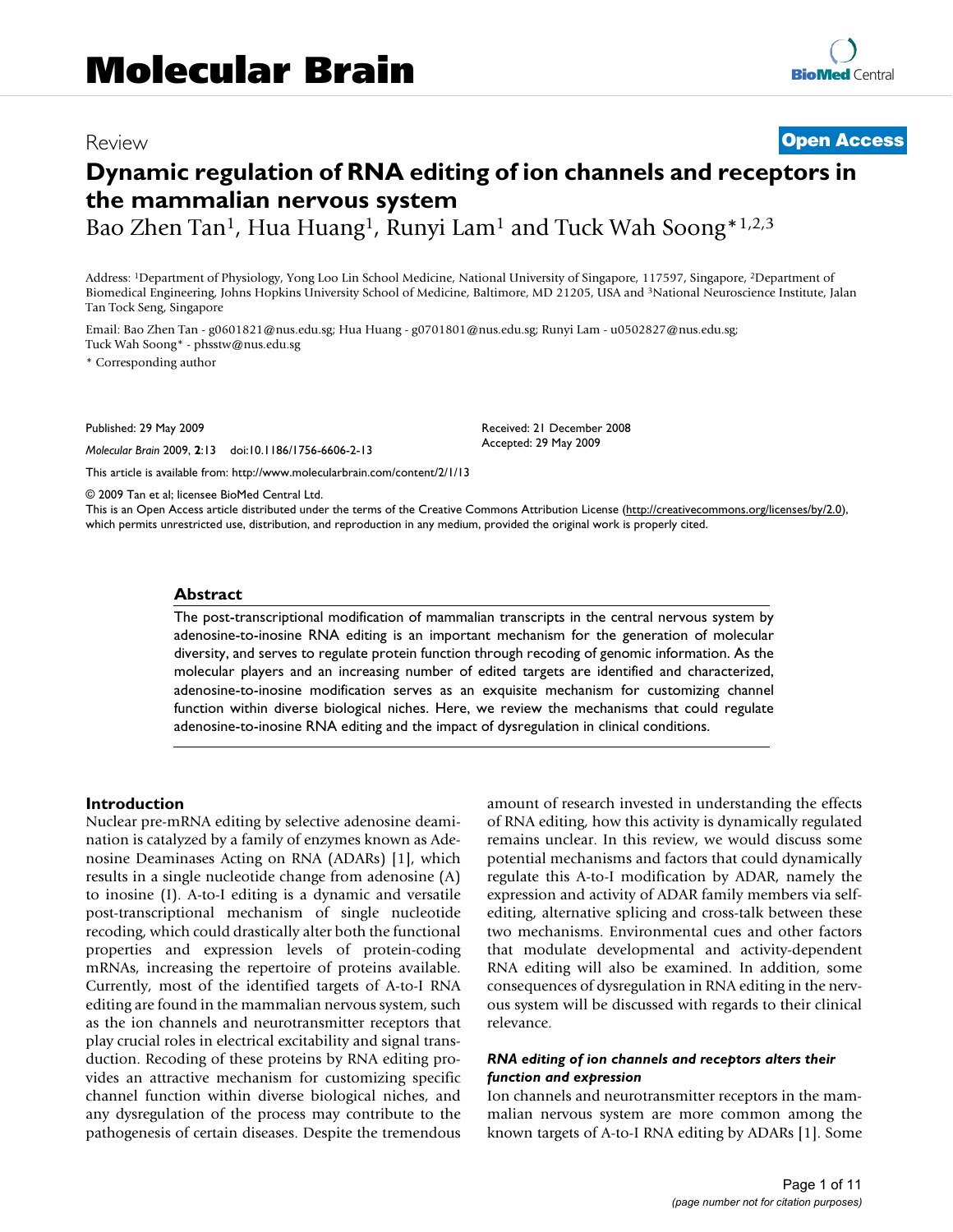notable examples include a number of glutamate-gated ion channels, the voltage-gated  $K<sub>v</sub>1.1$  potassium channel, the GABA<sub>A</sub> receptor and the serotonin 5-HT<sub>2C</sub> receptor. In almost all cases, A-to-I editing occurs at precise and functionally important locations in the protein, changing key amino acid residues crucial for the protein function [2]. Table S1 [see Additional file 1] summarizes the recoding of ADAR substrates by RNA editing, the amino acid position, and the physiological changes in channel properties and expression.

#### *Glutamate-gated ion channels*

A-to-I RNA editing of the glutamate-gated ion channels is the most extensively studied [3]. Five subunits of the glutamate receptor (GluR-B, GluR-C, GluR-D, GluR-5 and GluR-6) are found to undergo ADAR-mediated RNA editing [1]. Currently, a total of 4 editing sites that result in amino acid changes have been identified, namely glutamate to arginine  $(Q/R)$ , arginine to glycine  $(R/G)$ , isoleucine to valine  $(I/V)$ , and tyrosine to cysteine  $(Y/C)$ .

The first target of A-to-I RNA editing discovered in the mammalian system was the AMPA GluR-B subunit mRNA, in which a genomically encoded glutamine codon (CAG) was changed to an arginine codon (CIG) at position 607 [4]. This edited  $Q/R$  site, also found in the kainate receptor subunits GluR-5 and -6 [4], resides in the "pore loop region" of membrane segment 2 which determines the ion permeability of the glutamate channel [5]. Channels that contain the edited R form are less permeable to calcium [6]. However, for GluR-6, multiple editing at the Q/R, I/V and Y/C sites, located at positions 621, 567 and 571 respectively, may lead to higher calcium permeability [7]. Editing of the glutamate-gated ion channels at the R/G site changes an arginine (AGA) residue to glycine (IGA), resulting in an enhanced rate of recovery from receptor desensitization [8].

In addition to regulating the electrophysiology of the channel, editing also plays a role in other aspects of channel functions, namely channel assembly, exit from the endoplasmic reticulum and channel inhibition by endogenous substances. The edited GluR-BR isoforms mainly exist as monomers in the endoplasmic reticulum (ER), whereas unedited GluR-BQ isoforms have a higher propensity to tetramerize and be transported to the synaptic membrane [9,10]. Thus, editing at the Q/R site will affect the availability of functional channels at synapse. Editing of the Q/R site in the GluR-5 and GluR-6 subunits affects inhibition of the channel by membrane fatty acids such as arachidonic acid and docosahexaenoic acid [11]. Kainate receptors with only the edited isoforms are strongly inhibited by these compounds, while inclusion of a single unedited copy is sufficient to confer resistance to this inhibition.

In most cases, editing is not 100% efficient and both the edited and non-edited isoforms co-exist in the cell. An interesting exception is editing of the Q/R site at the GluR-B subunits. In transgenic mice, failure to edit at this site leads to epileptic seizure and death within 3 weeks after birth [12].

#### *Voltage-gated Potassium channel*

Bhalla et al [13] reported that the mRNA transcript of human  $K<sub>v</sub>1.1$  undergoes A-to-I RNA editing, resulting in an amino acid change from genomic isoleucine to valine (GTT) [14]. As the  $h_{v}$ 1.1 gene is intronless, its exon-toexon pairing forms the RNA duplex that is recognized by ADAR2. The A-to-I RNA editing occurs specifically at position 400 in the channel's sixth transmembrane segment (S6), which lines the ion conducting pore. Electrophysiology analysis shows that the edited  $h_{\rm w}1.1$  exhibits rapid recovery from fast inactivation as compared to the wild type channel.

Interaction of an inactivating particle with the pore of  $h_{v}1.1$  channel results in channel inactivation. The I-to-V amino acid change may disrupt this interaction, resulting in a faster recovery from inactivation [15]. Voltage-gated potassium channel plays an important role in the repolarization phase of the action potential. Therefore, changes in the inactivation kinetics will have an impact on the duration and frequency of the action potential. The faster recovery from inactivation shortens the duration of each action potential and increases the frequency of action potential [15]. To add to the complexity, potassium channels exist as tetramers, and each channel may contain different ratios of edited and unedited subunits. The physiological significance of the different extent of editing on the final properties of channel inactivation and the firing pattern of a neuron has yet to be determined.

# GABA<sub>A</sub> receptor

The isoleucine codon (ATA) of the  $\alpha$ 3 subunit of the  $GABA_A$  receptor is highly edited, resulting in a methionine codon (ATI) in the adult rat, mouse and human brains [16,17]. This I/M site resides in position 342 in the predicted third transmembrane domain of the  $\alpha$ 3 subunit. Functional analyses revealed that editing of this mRNA transcript results in  $GABA_A$  receptors with smaller amplitudes, slower activation, and faster deactivation compared to the unedited receptor [17].

 $GABA_A$  receptors are ligand-gated chloride channels, consisting of 5 subunits – 2  $\alpha$  subunits, 2  $\beta$  subunits, and either a  $\gamma$  or  $\delta$  subunit [18]. In the adult brain, activation of the  $GABA_A$  receptors causes an influx of chloride ions, which produces an inhibitory current. However, during development, activation of the  $GABA_A$  receptors produces an excitatory response, which is important for develop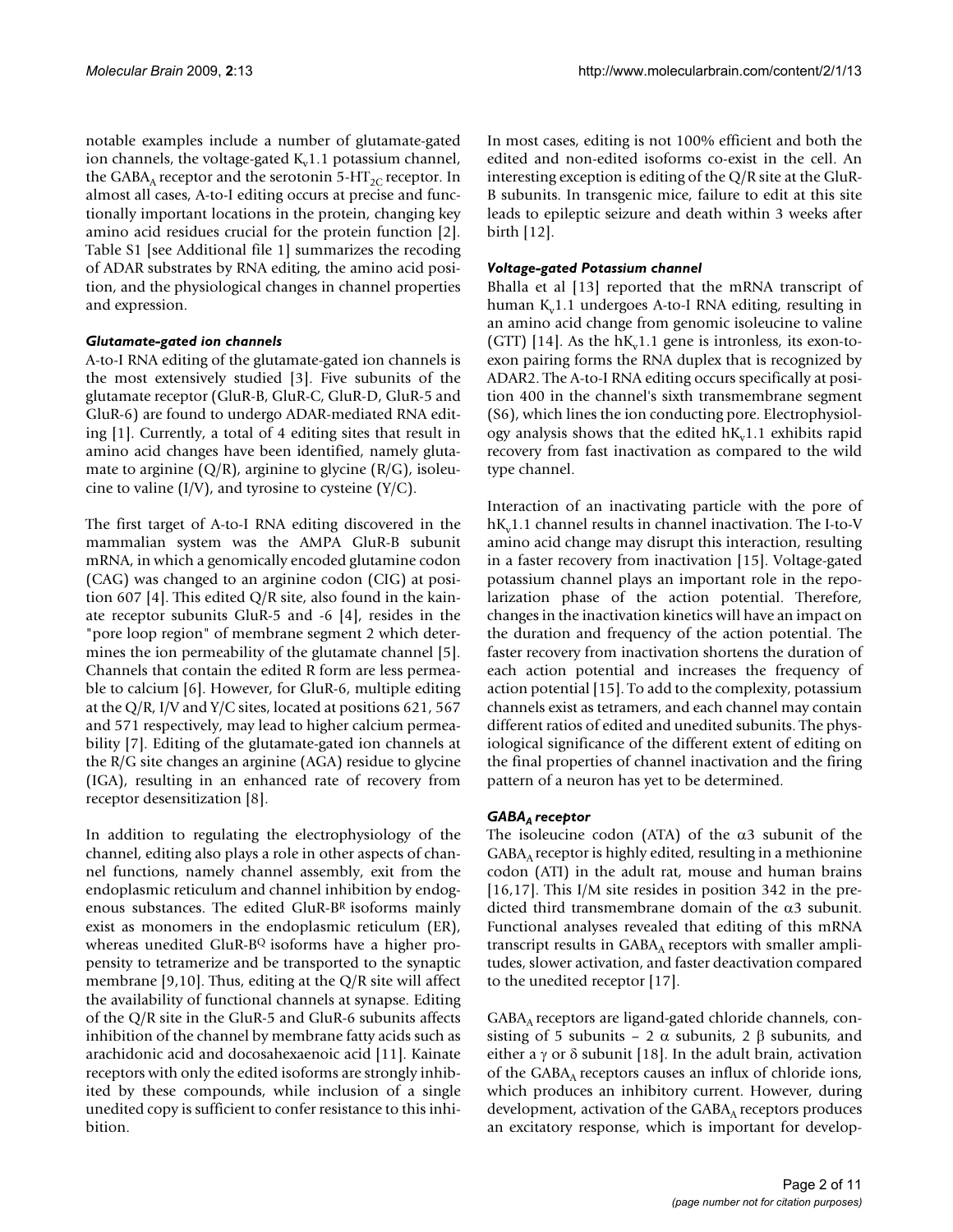ment of the nervous system circuitry [19]. Editing of the α3 subunit is developmentally regulated – the edited GABAA receptors are expressed predominantly in the mature adult brain while the unedited receptors are mostly found in the developing brain [17]. Hence, RNA editing may regulate the function of the  $GABA_A$  receptors during development – by allowing the expression of the non-edited  $GABA_A$  receptors at the early stages, which play a crucial role in synaptic formation, followed by expression of the edited subunit in adulthood that is more suited to the inhibitory functions of  $GABA_A$  receptors in action potentials.

#### *Serotonin 2C receptor*

The 2C subtype of serotonin receptor (5-HT<sub>2C</sub>R), a member of the G protein-coupled receptor superfamily, undergoes A-to-I RNA editing at five editing sites, named A, B, E (C0), C and D [20], causing amino acid changes from isoleucine to valine (I/V) at positions 157 and 161, isoleucine to methionine (I/M) at position 157, asparagine to serine  $(N/S)$ , asparagine to aspartate  $(N/D)$  and asparagine to glycine (N/G) at position 159. Editing does not occur simultaneously at all five sites, and the differential combination of editing results in at least seven  $5-HT_{2C}R$ protein isoforms in rats [20] and at least 12 in humans [21]. Coincidentally, all five editing sites reside closely in the second intracellular loop of the receptor [20], which is responsible for its coupling to the G-protein [22]. Radioligand binding and functional studies of the edited isoforms showed a reduction in G-protein coupling and a lower level of constitutive activity, suggesting that RNA editing may be a novel mechanism for regulating neuronal excitability by stabilizing receptor signaling and enhancing the signal to noise ratio at serotonergic synapses [21].

# *Family of Adenosine Deaminases that Act on RNAs (ADARs)*

Currently, three members of the ADAR family have been discovered in mammals, namely ADAR1, ADAR2 and ADAR3, according to the sequence of discovery. ADAR1 and ADAR2 were shown to be ubiquitously expressed, with enzymatic targets identified mainly in the nervous system while ADAR3 expression is restricted to brain and has yet no known targets [3,23]. ADARs work by recognizing partial or complete double-stranded RNA duplexes that are formed via base-pairing between the edited site and the editing-site complementary sequence (ECS), which is usually located in the downstream intron [24]. Although the mechanism of site-specific editing is incompletely understood, at least two studies have provided some insight into the roles of the multiple copies of double-stranded RNA binding motif (dsRBM). The dsRBM is a small motif of 75–85 amino acids, with the typical βαββαβ topology that forms a four stranded β-sheet

packed against two α-helices [25]. ADAR1 contains three dsRBM, and ADAR2 and ADAR3 each contains two dsRBMs in the amino (N) -terminus.

Full-length ADAR2 is unable to edit a 15-base pair RNA substrate harboring the R/G site of GluR-B, but this activity is restored when the N-terminal segment, including the dsRBM1 was deleted [26]. Furthermore, addition of the Nterminal segment *in trans* inhibits the recovery of editing activity, supporting the hypothesis that dsRBM1 inhibits the catalytic site of the enzyme. The study also implies that a minimum length requirement for the duplex RNA substrate exist, in order to engage both of the dsRBMs. Such a limitation would therefore restrict the editing specificity to RNA duplex structure of sufficient length. A second study reveals that the two dsRBMs of ADAR2 recognize different secondary structural elements of the RNA [27]. Via NMR-based model of the complex formed between ADAR2 protein and RNA encoding the R/G site, it is observed that while the dsRBM1 binds preferentially to the loop regions, the dsRBM2 recognizes two bulges in the stem region adjacent to the edited site (as shown in Figure 1). Therefore, recognition and binding of ADAR substrates by dsRBMs is structurally-dependent and length sensitive. In addition, multiple copies of dsRBMs and subtle amino acid changes among the different dsRBMs could allow preferential binding of ADAR family members to RNA substrates with different secondary structures.

Substrate specificity could also be defined by the deaminase domain of ADAR. Protein chimeras, in which the deaminase domains were exchanged between ADAR1 and ADAR2, retained the substrate specificity of the donor's deaminase domain [28]. Although the crystal structure of ADAR2's deaminase domain has been resolved, and the roles of zinc and inositol hexakisphosphate (IP6) as cofactors have been elucidated [29], the mechanism by which the catalytic site confers target specificity remains unknown.

ADAR proteins show exclusive nuclear localization and activity, with the exception of one splice variant of ADAR1, and edit the primary transcripts before splicing occurs [2]. While A-to-I editing in the coding region potentiates the generation of multiple RNA and protein isoforms from a single gene, editing in the untranslated regions may impact on other aspects of RNA functions such as splicing, mRNA stability and translation efficiency [30]. For example, editing in the intron may introduce alternative splice sites and could hence alter the reading frame.

# *Regulation of ADAR activity by self-editing*

Both the pre-mRNA and mRNA of rat ADAR2 are susceptible to A-to-I editing, mediated by ADAR2 itself [30]. The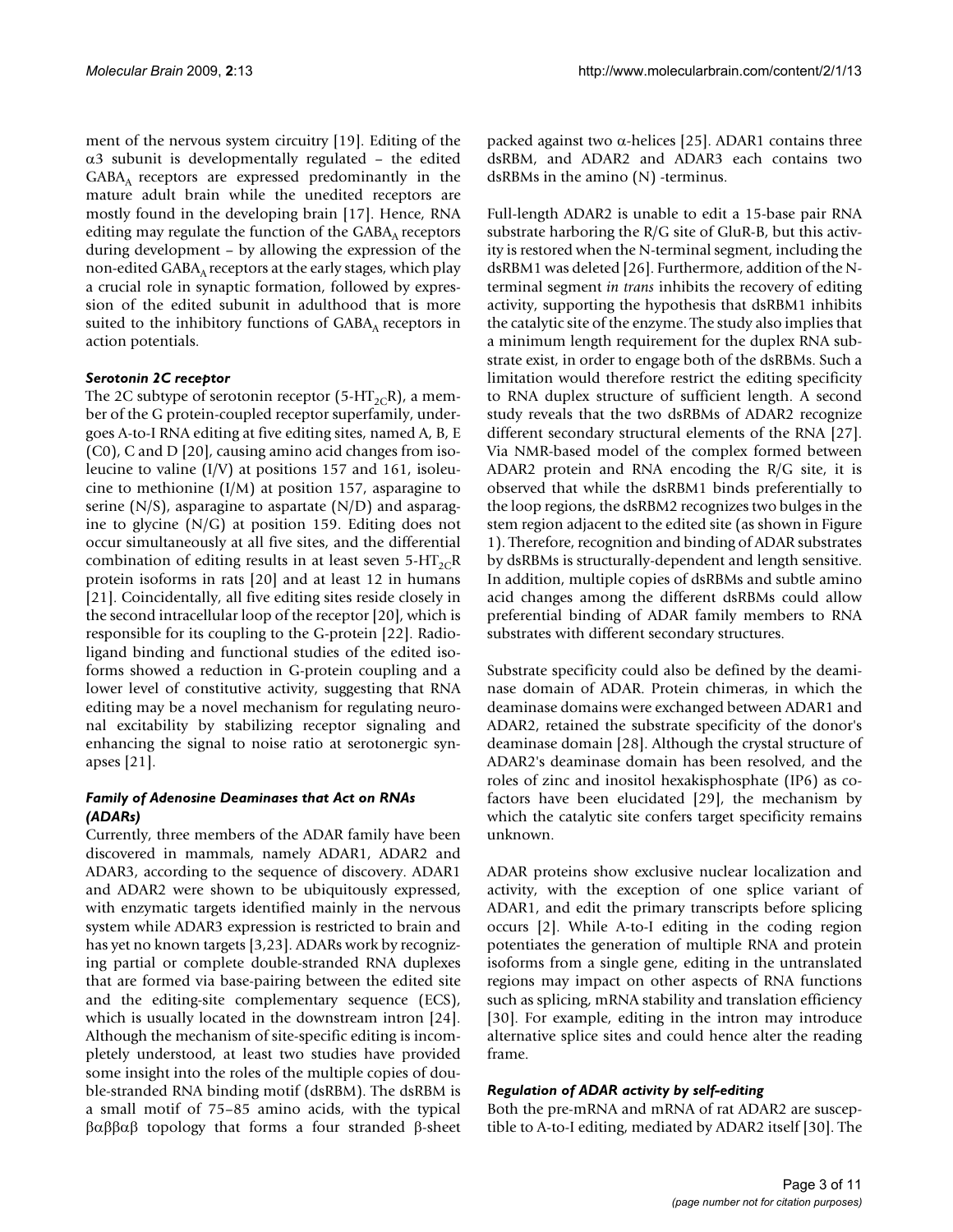

#### Figure 1

**Model of the conformational changes during ADAR2 mediated RNA editing**. The deaminase domain is represented by the blue box; double-strand RNA binding motif (dsRBM), by the yellow boxes. In the absence of RNA, ADAR2 protein is inactive because the N-terminal domain prevents the association of dsRBMII and catalytic domain with substrate. In the presence of RNA substrate with specific secondary elements and sufficient length, conformational change frees up the catalytic domain, and allows both dsRBM and catalytic domain to bind to RNA substrate, as well as activation of enzyme. After the edited site is converted from A (in red) to a G (in red) by ADAR2, the RNA substrate is released for translation. (Figure adapted from Macbeth et al [26].)

rADAR2 pre-mRNA self-editing occurs in intron 1 and exon 2, which comprise the hotspot of this gene, at six different editing positions, namely  $-2$ ,  $-1$ ,  $+10$ ,  $+14$ ,  $+23$ , and +24 [30,31]. Editing at position -1 in intron 1 converts an adenosine-adenosine (AA) dinucleotide to adenosineinosine (AI), which mimics the canonical AG dinucleotides normally found at the 3' splice junction [30]. The presence of AI thus acts as an alternative 3' splice acceptor site, resulting in the retention of 47 nucleotides (nt) at +28 position of exon 1. This generates a frameshift and a truncated protein sequence with no editing activity, if translation starts at the first initiator methionine residue. Species differences is observed in the inclusion of 47-nt isoform in the brain, with an expression level of approximately 80% in mouse brain, while only around 15% of the ADAR2 transcripts in human brain has it [32]. In both species, the expression of the self-edited 47-nt isoform is more abundant in the brain than in the liver [32].

Alternatively, a downstream initiator methionine at amino acid position 25 in rat ADAR2 could be used to generate the functional protein for the self-edited isoforms [30]. However, in human ADAR2 proteins, the next methionine occurs only at position 84, which lies in the dsRBM1. Initiation of translation at this site may then compromise the RNA binding capacity of the expressed protein, and furthermore, may be inefficient and reduce protein expression. Transgenic mice lacking ADAR2 selfediting express significantly higher levels of ADAR2, accompanied by increase in the editing levels of various ADAR2 substrates [33]. This implies that editing of its own pre-mRNA may thus serve as a negative feedback mechanism by which ADAR2 regulates its own expression activity.

#### *Regulation of ADAR activity by alternative splicing*

The human ADAR2 gene consists of 14 exons, with exons -2 and -1 located in the 5'-untranslated region (UTR) and exons 9 and 10 in the 3'-UTR [32]. In addition to retention of 47-nt via self-editing, multiple variations are also observed at the N-terminal via splicing, as indicated in Figure 2. In humans, the alternative inclusion of exon 1a adds 28 amino acids to the front of the commonly recognized initiator methionine residue. In comparison, the retention of exon 1b in mouse results in frame-shifting and early truncation of the protein [32]. Although it is proposed that alternative use of methionine in exon 1b may still result in the production of a functional protein, it is yet to be determined if the transcripts containing exon 1a or exon 1b could be expressed in vivo.

Maas and Gommans recently discovered a novel exon (exon 0) of mammalian ADAR2 located 18 kb upstream of exon 1, which extends the open reading frame by 49 amino acids [34]. Interestingly, the 49 amino acid extension harbors a sequence motif that is closely related to the R-domain of ADAR3, where it has been shown to function as a basic single-stranded RNA binding domain. Quantitative expression analysis shows that expression of the novel splice variant is tissue-specific, with the highest level in the cerebellum. In addition, the strong sequence conservation of the R-domain between human and rodent ADAR2 genes suggests a conserved function for this splice isoform.

Alternative splicing of exon 2 in the mRNA transcript of human ADAR2 could result in frame-shifting and an early stop codon in exon 3 [35]. In addition, the inclusion of an in-frame *Alu* sequence encoded by exon 5a in human ADAR2 reduces its catalytic activity by 50% [36]. In comparison, use of an alternative 3' splice acceptor site in intron 5 of mouse ADAR2 results in the inclusion of 30-nt *Alu* sequence and relatively higher catalytic activity [30].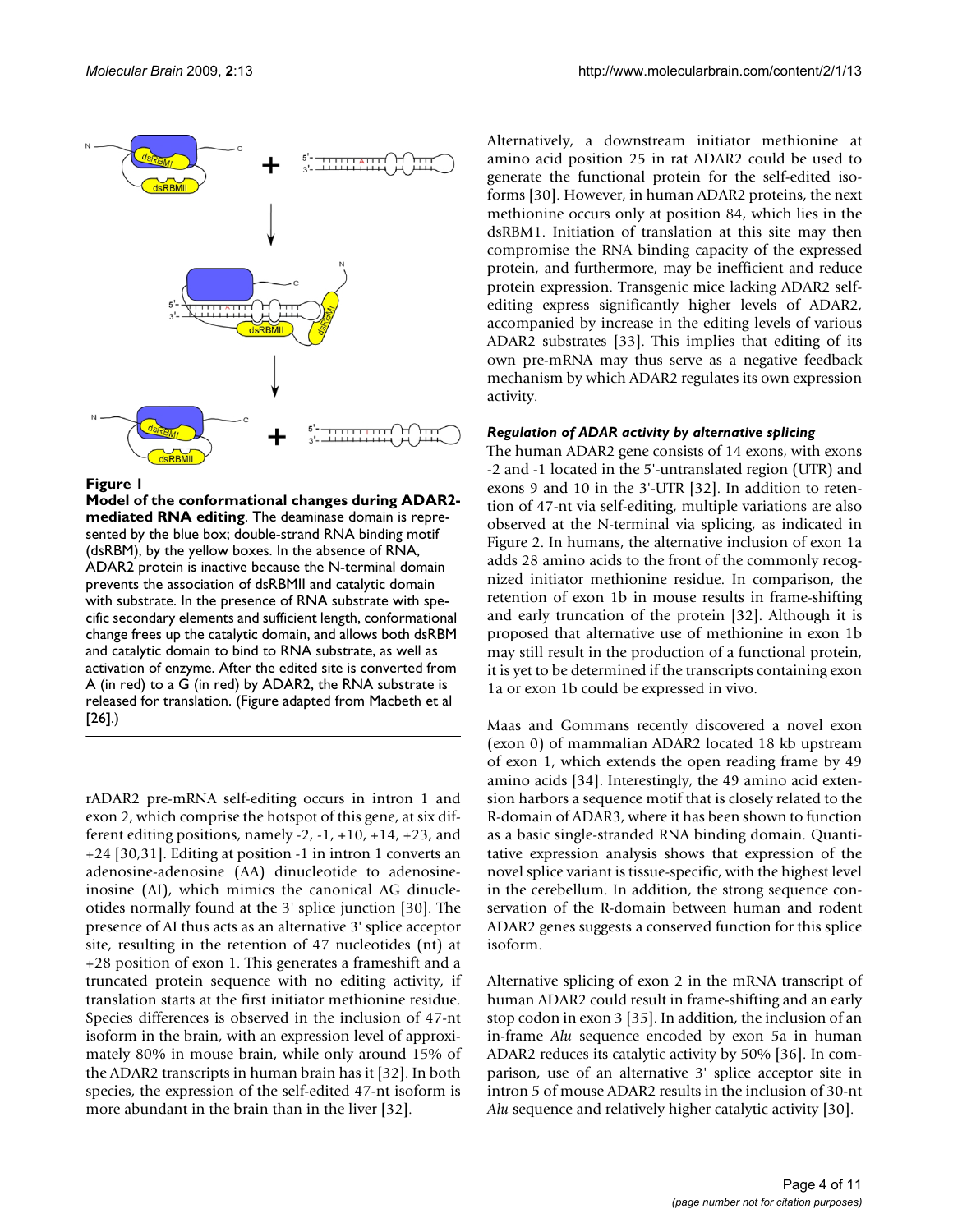# Human



**ADAR2 genomic structures for both human and mice**. Exons are represented by boxes; intron, by lines. Filled boxes are coding and open boxes are non-coding. # and \* indicate the positions of potential initiator methionines and stop codons respectively. The grey box before exon 2 indicates the 47 nucleotide cassette, and A/G denotes the site of editing that creates the AG splice site. Alternatively spliced exons are indicated. The yellow box indicates the position of dsRBM, double stranded RNA binding domain while the green box indicates the position of catalytic domain. (Figure adapted from Slavov and Gardiner [32].)

Furthermore, use of the alternative splice site in exon 9 leads to a deletion of 29 amino acids from the carboxylterminal of human ADAR2 protein, resulting in a premature stop in exon 10. Such splicing event results in ADAR2 isoforms that have little editing activity on GluR-B mRNA [33]. Splicing in the 3' UTR of both human and mouse ADAR2 further contributes to the repertoire of ADAR2 proteins. Differential protein expression of C-terminal splice isoforms, detected by western blot, implies that such subtle splicing events could also play a role in regulating the translation efficiency of ADAR2 [35].

# *Cross-talk among ADAR1, ADAR2 and ADAR3*

ADAR1 and ADAR2 have been shown to function as homodimer by both *in vivo* and *in vitro* experiments while the endogenous dimer formation of ADAR3 is also observed in mouse brain [14]. However, there is still controversy regarding interaction between the different ADARs to form heterodimers [14]. Overexpression of ADAR1 is shown to inhibit the editing activity of ADAR2 in pediatric astrocytoma, and ADAR1 could co-immunoprecipitate with ADAR2, suggesting a possible mechanism of inhibition via sequestering ADAR2 by ADAR1 in a heterodimer formation [37].

Formation of heterodimers between ADAR splice isoforms is shown to influence the overall editing efficacy. A reduction in RNA editing efficacy is observed in transgenic *Drosophila* expressing both wild type and inactive ADAR isoforms, which retains the binding to dsRNA substrates [38]. Although the structural details of interaction between two ADAR monomers are still unknown, the crystal structure of structurally similar cytidine deaminase APOBEC-1 homodimer has indicated that the active site in each monomer is completed only with contribution from the other partner [36]. Therefore, it is possible that a heterodimer of ADAR1 and ADAR2 may result in a nonfunctional enzyme that could neither edit ADAR1 nor ADAR2 substrates. In addition, the combination of splice variants of ADAR2 with low or no editing activities could also exert dominant negative effect via the formation of heterodimer with the wild type enzyme.

Furthermore, ADAR3 is observed to inhibit the activities of ADAR1 and ADAR2 *in vitro*, suggesting a possible role of ADAR3 in regulating the editing activity mediated by ADAR1 and ADAR2 [39].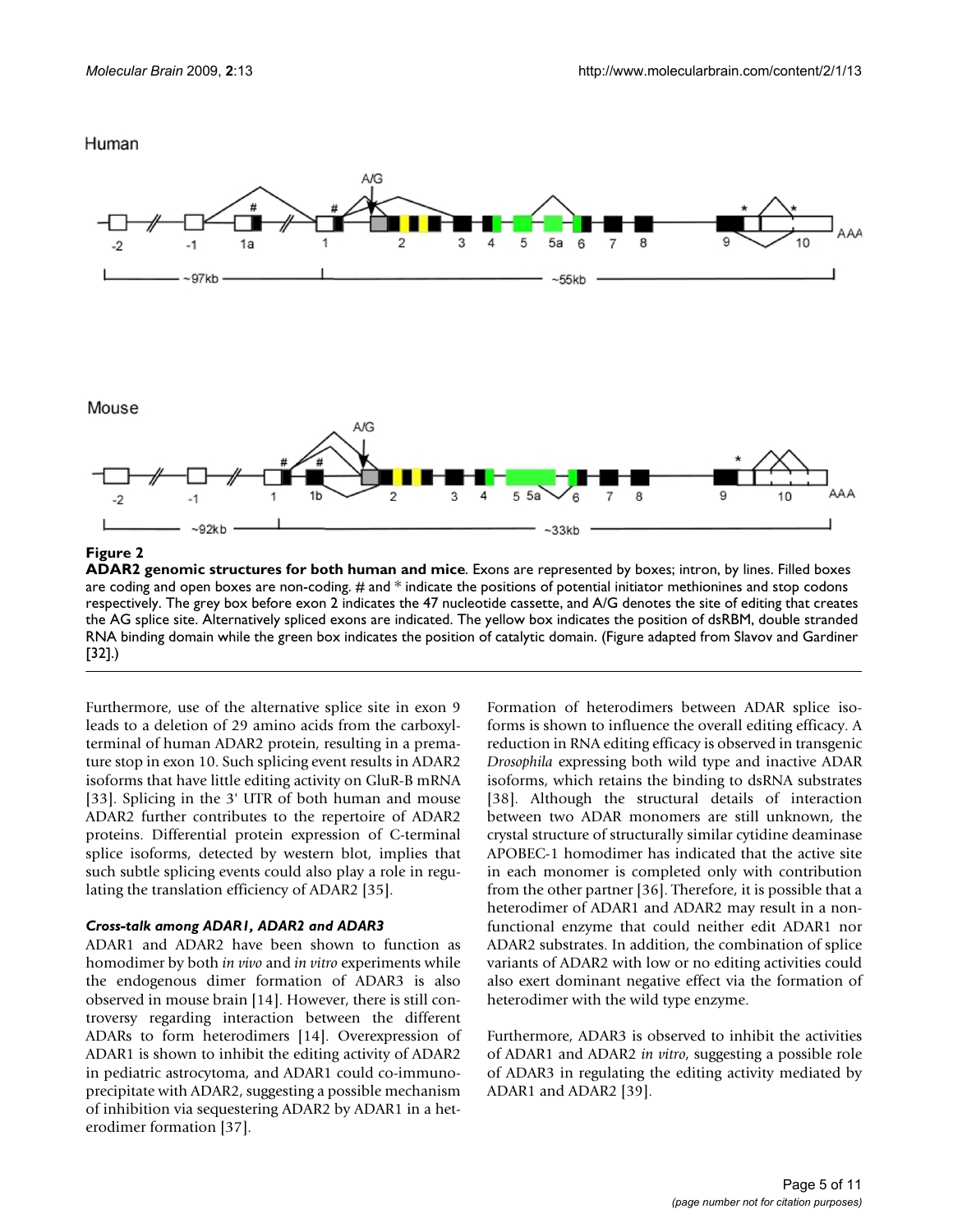### *Subcellular localization of ADAR1 and ADAR2*

Subcellular localization of ADAR1 and ADAR2 proteins offers another intriguing aspect on the regulation of A-to-I editing efficacy. ADAR1 proteins, which shuttle between the nucleus and cytoplasm, contain a nuclear localization signal (NLS) located in the dsRBM3 [40] and a putative nuclear export signal (NES) in the N-terminal [41]. On the other hand, the activity of ADAR2 is restricted to the nucleus due to the single NLS in its N-terminal domain [42].

It is demonstrated by Desterro and co-workers that both ADAR1 and ADAR2 could be transiently sequestered into the nucleolus, a subnuclear region where transcription of ribosomal RNA (rRNA) occurs [41]. Local accumulation of small nucleolar RNAs (snoRNAs) in the nucleolus may be responsible for the tethering of ADAR1 and ADAR2, due to interaction between these dsRNA structures with the dsRBD of ADAR. Enhanced translocation of ADAR2 to the nucleoplasm occurs upon the inhibition of rRNA synthesis or the presence of editing substrates in the nucleoplasm, which correlates with increased editing efficacy [42]. Such a model would therefore suggest that the editing substrates and snoRNAs compete for binding to the ADAR proteins. Hence, with accumulation of specific editing substrates in the nucleoplasm, the balance shifts and ADAR proteins are recruited to the nucleoplasm for A-to-I editing.

# *Developmental regulation of RNA editing*

Editing of mRNA transcripts by ADAR enzymes is critical for normal life and development, as observed from the knockout mice that are deficient in either ADAR1 or ADAR2. ADAR2-/- knockout mice develop normally, but are prone to early onset of epilepsy and die within three weeks of birth. Underediting of the Q/R site in the GluR-B transcripts appears to be the underlying reason for the epileptic seizures, which could be rescued by introducing an edited version of GluR-B gene into the ADAR2-/- mice [43]. The deletion of ADAR1 in mice is embryonically lethal, and mice die between E11.5 and 12.5, as the mice develop a severe liver defect that involves cells of both the hematopoietic and hepatic lineages. Thus, ADAR1 appears to have a critical function in non-nervous tissues, which is likely to affect transcript editing [44].

Developmental analysis of known RNA editing substrates shows that editing of certain sites is regulated during the development of the brain. These would include mRNA transcripts of the AMPA and kainate members of the glutamate receptor family – GluR-B, GluR-5 & GluR-6 [33], the serotonin 5-HT<sub>2C</sub> receptor [45], the  $\alpha$ 3 subunit of GABA<sub>A</sub> receptor [16,17], and ADAR2 itself [30]. Stimulation of calcium-permeable AMPA receptors steers differentiation of neural progenitor cells (NPCs) preferentially

to neuronal cells, and promotes dendritic arborization. Overexpression of ADAR2 in NPCs results in Q/R editing and expression of calcium-impermeable AMPA receptors, which prevents AMPA-mediated differentiation, suggesting a physiological role for the Q/R editing process and the importance of unedited AMPA receptor subunits in neurogenesis [46]. While transition to edited AMPA correlates with the overexpression of ADAR2, the exact mechanism and/or factors involved in regulation of RNA editing remain to be elucidated. Two studies tried to establish a correlation between ADAR mRNA expression level and editing frequency of  $5-HT_{2C}R$  and GluR-B transcripts [45,47], but concluded that changes in expression level only is an insufficient model.

In the rat brain, both developmental and regional regulation of ADAR2 mRNA expression and splicing are observed [47]. Two splice variants of ADAR2, differing by the addition of a 30-nt *Alu* cassette, colocalize throughout the brain. While expression in the thalamic nuclei is the highest, the *Alu*-containing splice variant is more abundant overall. Interestingly, the expression of ADAR2 mRNA does not correspond temporally or spatially with its physiological substrates, GluR-B and  $5-HT_{2C}R$ . A separate study by Hang *et al* finds that while expression level of ADAR2 mRNA markedly increases, that of ADAR1 mRNA remains constant during development [45]. During the embryonic period, ADAR2 pre-mRNA is unedited, but the number of edited sites and editing frequency increase after birth, suggesting that expression of edited ADAR2 may be significant to normal brain development. In addition, expression of ADAR1 and ADAR2 does not correspond with editing frequencies of specific target sites in the 5-HT<sub>2C</sub>R mRNA. ADAR1 edits the A- and B-sites in 5-HT<sub>2C</sub>R mRNA [48], while ADAR2 mediates editing of sites C and D [49]. Although the editing efficacies markedly increase during development, ADAR1 mRNA expression remains constant, suggesting that other factors may cooperate with ADAR1 such as RNA helicase [49,50].

Three models are proposed to help explain the mechanism behind the developmental increase in RNA editing [33]. First, ADAR1 and ADAR2 could be regulated at the post-transcriptional level such as protein modification or compartmentalization, which would enhance enzyme activity or its access to substrates. Second, the editing machinery may need a cofactor, which could synergistically enhance the actions of ADAR enzymes. Some potential candidates include the zinc ion, which coordinates and allows binding of ADAR2 to its pre-mRNA substrates, or the IP6, an inositol polyphosphate that binds and fills an extremely basic cavity in ADAR2 [29]. Third, access of ADAR enzymes to the editing sites may be controlled negatively by a competitive inhibitor. The 5-HT<sub>2C</sub>R mRNA has significant sequence complementarity with a small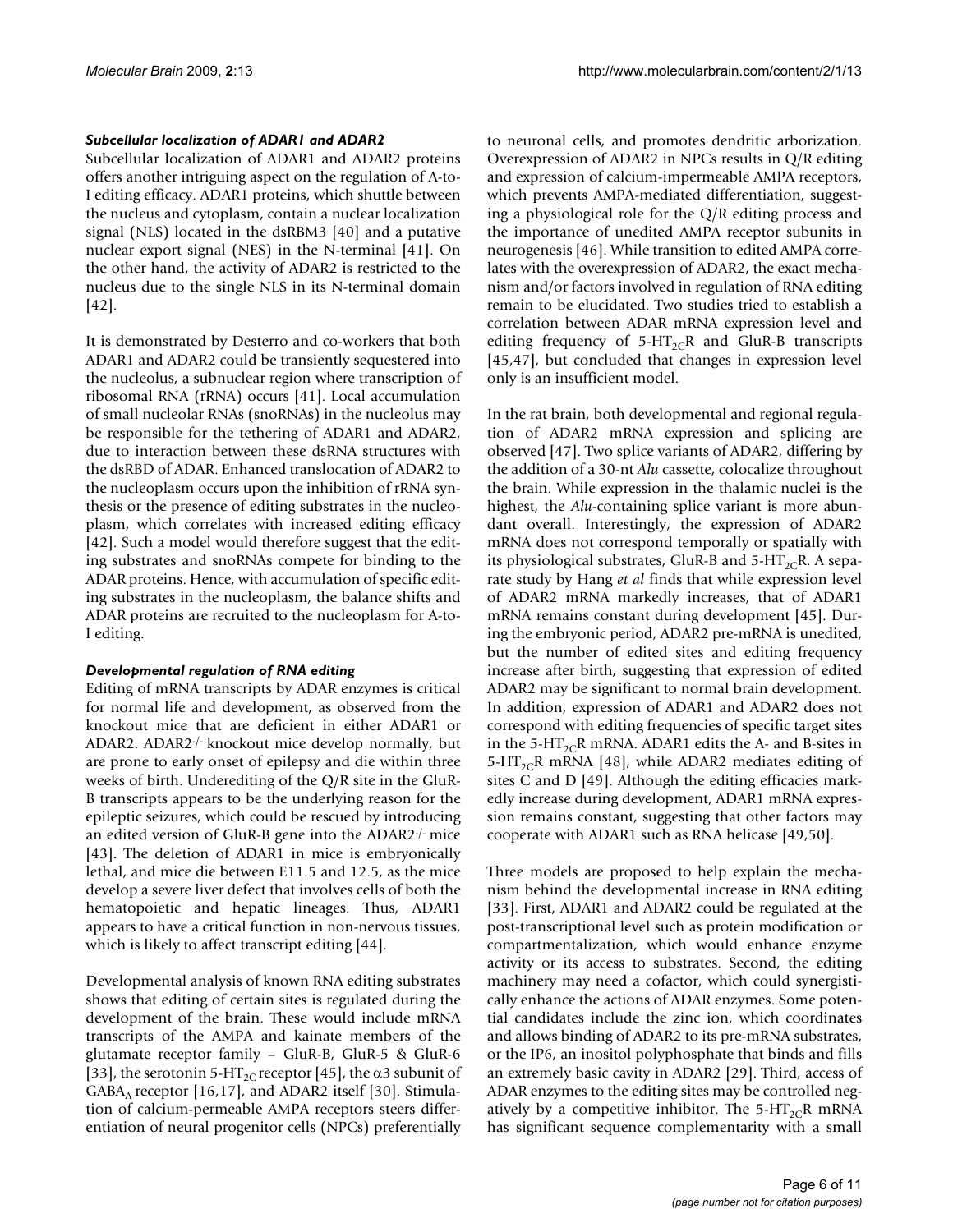nucleolar RNA, MBII-52, which specifically inhibits nucleolar editing [51], and the relative expression of MBII-52 may shift the balance of editing by trafficking or sequestering transcripts to specific compartments [52].

Hence, although the mRNA level of ADAR1 and ADAR2 may play critical physiological roles in the brain and peripheral tissues, changes in the expression of these enzymes alone could not account for the developmental regulation of RNA editing observed in the brain.

#### *Activity-dependent RNA editing*

RNA editing can be regulated by changes in metabolic activity, such as glucose concentration or serotonin level. Gan *et al* [53] reported an upregulation of ADAR2 transcripts and an increase in ADAR2-mediated editing of the GluR-B subunits in pancreatic β-islet cells exposed to physiological concentration of glucose, and the reverse occurred when the glucose concentration was decreased. Transient forebrain ischemia is caused by disruption of blood flow to the brain, causing a highly selective pattern of neuronal loss in the nervous system due to entry of toxic zinc and calcium ions into vulnerable neurons. In the setting of ischemia, heightened glycolysis could perturb glucose concentrations, leading to altered ADAR2 activity and editing. It is shown that forebrain ischemia in adult rats selectively reduces ADAR2 enzyme expression, and hence, disrupts editing of the Q/R site in GluR-B in vulnerable neurons [54]. Editing of this site determines the vulnerability of neurons in the rat hippocampus to forebrain ischemia. Expression of exogenous ADAR2 gene or a constitutively active CREB, which induces expression of endogenous ADAR2, results in recovery of Q/R editing in GluR-B and protection of vulnerable neurons in the rat hippocampus from this injury. In addition, ADAR2 gene silencing leads to degeneration of ischemia-insensitive neurons, and direct introduction of mutated gene, GluR-BQ607R prevents neuronal degeneration.

As mentioned above, the 5-HT<sub>2C</sub>R pre-mRNA is edited at five closely-spaced adenosine residues located within the second intracellular domain of the receptor. The efficacy of editing at these sites is dependent on the serotonin level. Significantly decreased levels of editing at the C- and E- sites of  $5-HT_{2C}R$  mRNA are observed in serotonindepleted mice, leading to the expression of receptors with higher sensitivity to serotonin [55]. However, treatment with a 5-HT<sub>2A/2C</sub> agonist increases the editing frequency at the E-site and the expression of receptor that activates Gproteins least efficiently. Hence, changes in the editing status of 5-HT<sub>2C</sub>R pre-mRNA could alter synaptic receptor activation and signaling bidirectionally depending on the receptor isoforms present.

Through the understanding of regulation of RNA editing in the physiological conditions, we could extend this knowledge into the study of pathophysiological conditions, and new treatment strategies that specifically target injured areas in the nervous system.

### *Consequences of RNA editing dysregulation*

Dysregulation of RNA editing has been linked to many human diseases and recent studies have shown its importance in cancer [56]. Patients with glioblastoma multiforme (GBMs) have a reduction in both ADAR2 activity and editing of the GluR-B mRNA at the Q/R site [57]. Neoplasm of glial cells represents the most common tumors of the CNS with GBMs being the most malignant [56]. Ishiuchi *et al* demonstrated that the Ca2+-permeable nonedited GluR-BQ promotes migration and proliferation of the gliobastomas, thus driving invasion and abnormal growth [58]. Expression of the edited GluR- $B<sup>R</sup>$ , which is less permeable to calcium ion, prevents cell migration and induces cell death. Therefore, the Q/R site of the GluR-B is necessary for regulating migration of glioblastoma cells.

In a separate study, a correlation between reduction of ADAR2 editing activity and grade of astrocytomas is observed in children [37]. The authors also found that restoration of the ADAR2 editing activity in astrocytoma cell lines inhibit cell migration and proliferation. Using both bioinformatic approach and direct sequencing, considerable global hypoediting of *Alu* repetitive elements is observed in various tumors of the brain, prostate, lung, kidney, and testis [59]. Reduction of ADAR3 is found to correlate with the malignancy of GBMs. In addition, the mRNA levels of all 3 members of the ADAR family are reduced in brain tumors, most significantly in ADAR3. Overexpression of ADAR1 and ADAR2 in GBM cell line results in a decreased proliferation rate, suggesting that reduced A-to-I editing in brain tumors is involved in the pathogenesis of cancer [59].

Dysregulation of epigenetic mechanisms is recently shown to play a central role in pathogenesis of cancer. Interestingly, A-to-I RNA editing may serve as an additional epigenetic mechanism relevant to cancer development and progression. In the mammalian nervous system, ion channels are common targets of ADARs-mediated editing. Ion channels play an important role in controlling cell cycle and proliferation and alteration of their activities may facilitate cancer progression [60]. However, as neoplastic cells are genetically unstable and exhibit numerous altered biological pathways, it is debatable as to whether reduction in editing of ADARs substrates is the cause or just a consequence of tumor progression.

Epilepsy is a neurological disorder characterized by recurrent, unprovoked seizures, due to neuronal hyperexcita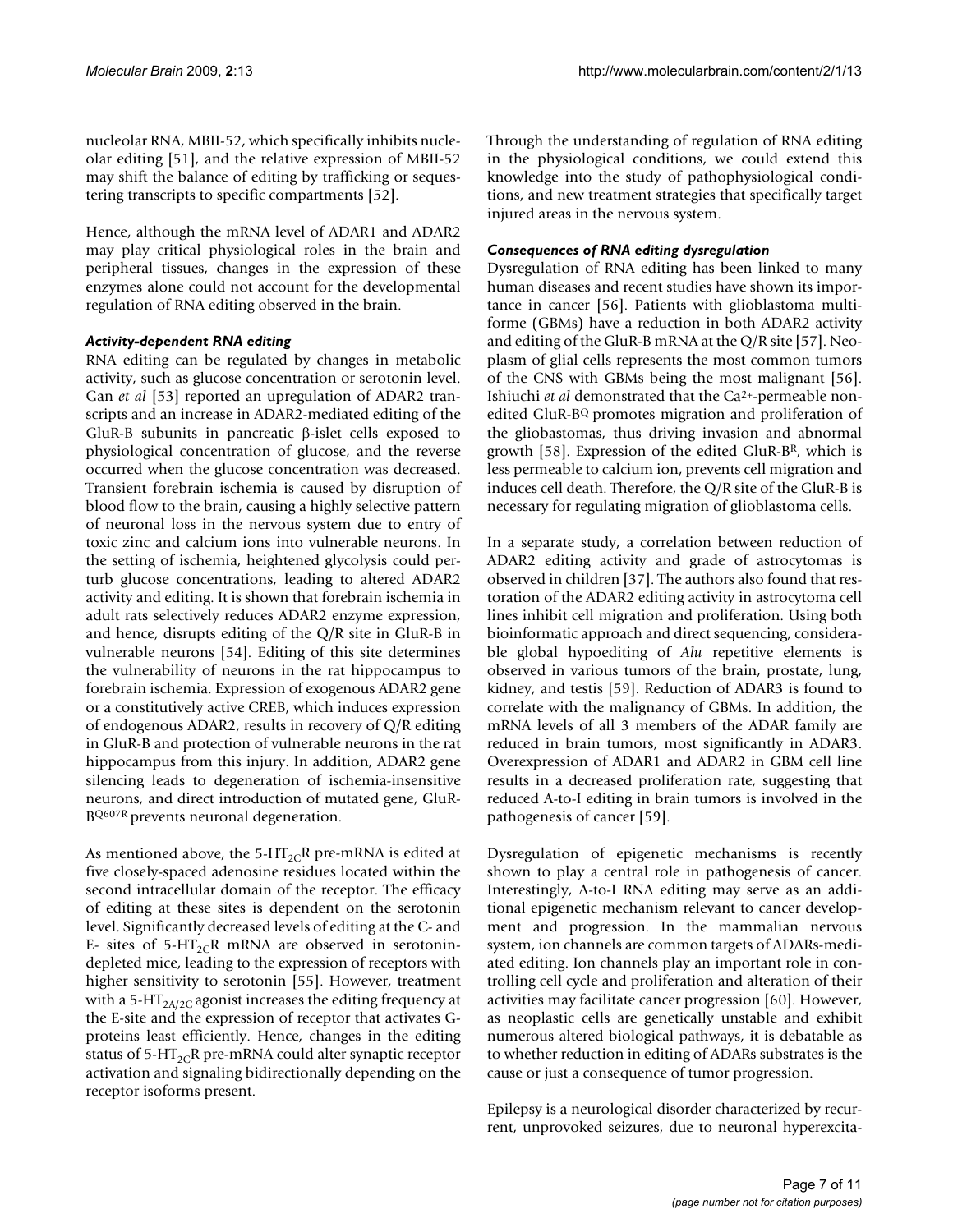bility. The epileptic phenotypes observed in GluR-B editing-deficient mice are most profound and the severity of seizure activity correlates directly with the degree of impairment in editing of the Q/R position [61]. Although the molecular mechanism for epileptogenesis in these transgenic mice has not been elucidated, pre-editing of the GluR-B mRNA through genomic mutation rescues the seizure phenotype, suggesting that it is the changes in the AMPA channel properties are the cause. A conditional mouse mutant where GluR-B editing is inactivated postnatally in selected forebrain regions supports the notion that unedited GluR-B directly causes neuron hyperexcitability, as editing deficiency in adult mice induces seizures with similarity to human temporal lobe epilepsy [62]. In contrast, elimination of GluR-B, which also results in Ca2+-permeable AMPA receptors, does not elicit an epileptic phenotype in mice. Underediting of the Q/R site in GluR-B is critical because it not only determines AMPA receptors' Ca2+ permeability, but also regulates gating kinetics, channel conductance, and channel assembly and trafficking. Epilepsy associated with GBM might also be linked to a decrease in GluR-B Q/R site editing [57].

Amyotrophic lateral sclerosis (ALS) is a progressive neurodegenerative disease of the motor neurons, resulting in progressive symptoms of muscle weakness, muscle atrophy, spasticity and eventually paralysis. Glutamate excitotoxicity appears to contribute to the pathology of sporadic ALS, whereby increase in glutamate levels suggest that prolonged activation of glutamate-gated ion channels might lead to excessive Ca<sup>2+</sup> influx and neuronal death. The contribution of excessive  $Ca^{2+}$  influx through glutamate receptors to the death of motor neurons suggest that RNA editing might play a role in ALS. Editing at the Q/R position in GluR-B of spinal motor neurons from ALS patients were severely decreased, ranging from 62–100%, whereas all normal control cells showed 100% editing [63]. However, this deficiency in editing was not detected in motor neurons of rats transgenic for mutant human SOD1 (an animal model for familial ALS) or in patients with non-ALS motor neuron diseases, indicating that abnormal editing may be a contributory cause of neuronal death specifically in sporadic ALS. Again, it is not known when during the disease progression this impairment in editing arises or if it might be a causative event during the onset of ALS. Furthermore, this deficiency is only observed in spinal motor neurons, whereas upper motor neurons, which also degenerate in ALS, showed unaltered editing levels of GluR-B. This means that a defect in the Q/R site editing cannot be the sole mechanism responsible for the demise of the motor neurons. A recent genetic mouse model, whereby GluR-B subunits express the residue asparagine (N) at the Q/R position, results in channels with modestly increased Ca2+ permeability and late-onset motor neuron disease resembling the

pathological changes observed in sporadic ALS [64]. Substantial increase in Ca2+ permeability of the AMPA receptors in principal neurons leads to early lethality precluding the observation of late-onset degenerative diseases. In addition, the GluR-BN mutation accelerates disease progression and decrease survival in the background of SOD1G93A mutation, which has been linked to cases of familial ALS.

# Clinical relevance of RNA editing: 5-HT<sub>2C</sub> receptor

The involvement of serotonin in psychiatric disorders such as schizophrenia, depression and anxiety has been based largely on pharmacological studies [65,66], while its action mechanism remains to be elucidated. Several studies suggest that editing of  $5-HT_{2C}R$  mRNA is involved in the pathophysiology of psychotic disorders, and may also regulate efficacy of hallucinogenic and antipsychotic drugs on the serotonin  $5-\text{HT}_{2C}$  receptors [21,55,67]. A marked reduction in sensitivity to LSD and atypical antipsychotic drugs is observed in the fully edited human 5-  $HT_{2C}R$  (VGV) isoform, which suggests a role for edited 5- $HT_{2C}R$  in the etiology and pharmacotherapy of schizophrenia [21]. Cohort studies of depressed suicide victims and schizophrenic patients observe altered editing of 5-  $HT_{2C}R$  pre-mRNA in the prefrontal cortices, but caution must be taken when interpreting these results. For instance, no alterations of editing patterns is observed in three independent studies conducted regarding schizophrenia [21,67,68], while only the report by Sodhi *et al* [69] claims to observe significant decrease in editing of the B-site of  $5-\text{HT}_{2C}R$  mRNA. This discrepancy could be due to limitations of such studies, namely the small sample size, methodological differences, and medication history of subjects. Interestingly, two separate studies by Niswender *et al*, and Iwamoto and Kato report increased RNA editing efficacy at the A-site of  $5-HT_{2C}R$  mRNA in depressed patients. Furthermore, Gurevich *et al* observe a significant increased at the E-site as well [55], which it also reported in a rat model of depression, and could be reverted through treatment with serotonin-selective reuptake blocker fluoxetine [67].

Among inbred strains of mice, the pattern of  $5-HT_{2C}R$ editing is found to be significantly different [70]. In C57BL/6 and 129SV mice, more than 80% of forebrain neocortical 5-HT<sub>2C</sub>R mRNAs are edited in at least one site while in the BALB/c strain, about 80% of the serotonin 2C receptors are not edited at all. Furthermore, the strains also differed in alteration of the editing pattern against acute stress or chronic treatment of fluoxetine. These observations imply that editing responsiveness to stress and medication is modulated by genetic background, as well as behavioral state. Thus, development of animal models may provide more robust insights into relationships between editing of serotonin 2C receptors and men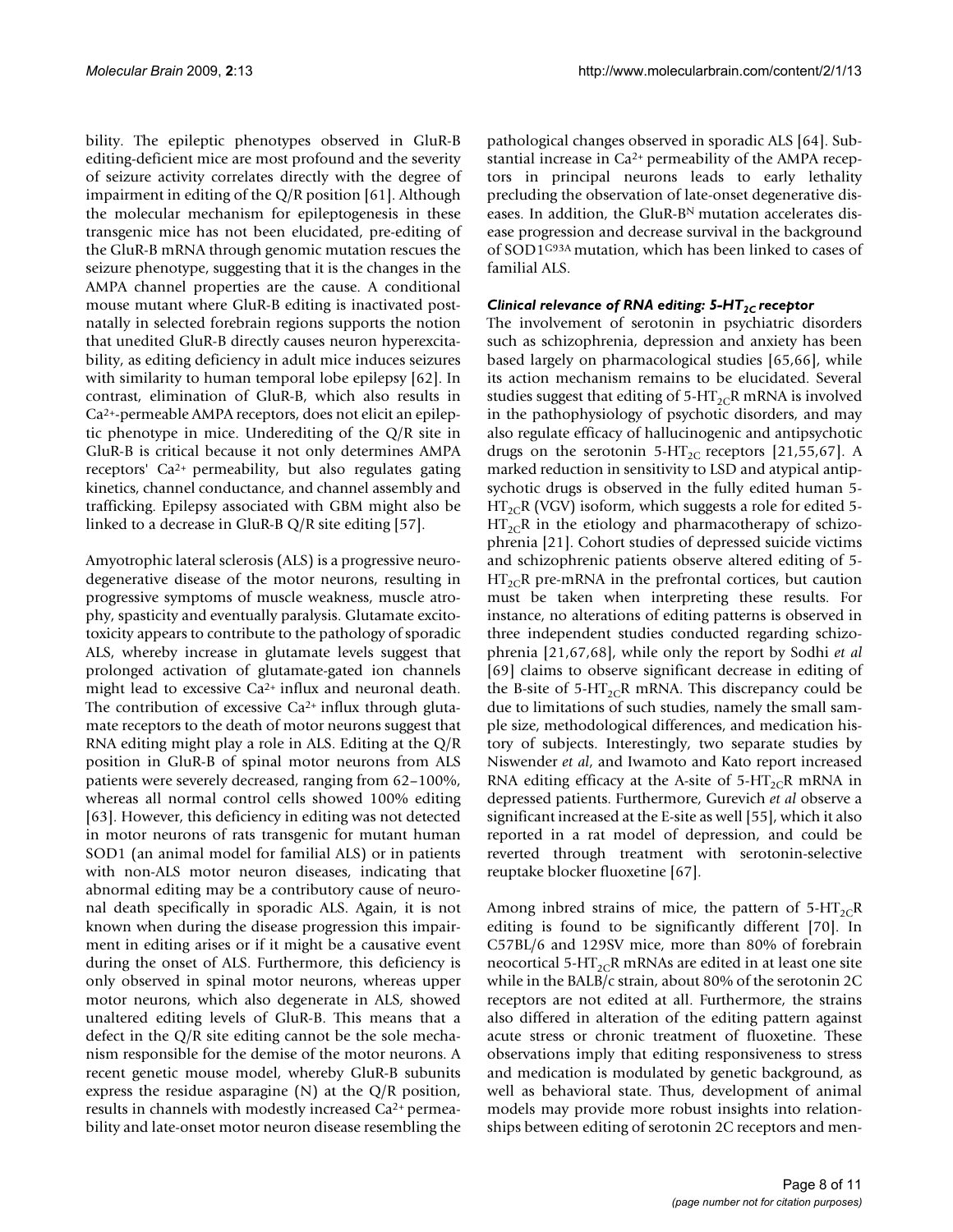tal disorders as compared to association studies using postmortem brains.

A-to-I editing of  $5-HT_{2C}R$  mRNA mediated by ADARs may be involved in mental disorders, and the increased understanding of the editing mechanism and target spectrum can explain some of the phenotypic features that result from RNA editing deficiency or hyperactivity. Owing to the functional implications of RNA editing, the ADAR enzymes may be targets for the pharmacological treatment of diseases of the central nervous system, such as depression, epilepsy, and schizophrenia.

#### *Summary and outlook*

RNA editing was once considered a rare peculiarity, and most studies in the mammalian brain have historically focused on just two editing targets, glutamate-gated ion channels and serotonin 2C receptors. However, a growing list of other brain editing targets has begun to overturn this initially limited view. RNA editing generates a diverse repertoire of proteins from a small fixed pool of genes that is able to fine tune and response dynamically to rapid changes in the nervous system. Dysregulation of RNA editing results in irregular responses in the nervous system, some of which could even prove fatal [43]. Current understanding of the mechanisms underlying the regulation of RNA editing is still poorly understood and any correlations are still hypothetical. This review attempts to provide an insight to existing models of explanation – regulation of ADAR expression and activity by self-editing, alternative splicing and cross-talk among ADAR family members; developmental and activity-dependent regulation of A-to-I editing through environmental cues. Besides identifying new targets of A-to-I editing through bioinformatics, focus should be redirected to methodically examining the regulation of editing, as it seems to contribute significantly to both the physiological and pathophysiological conditions observed in the mammalian nervous system.

#### **Competing interests**

The authors declare that they have no competing interests.

#### **Authors' contributions**

All authors participated in developing the ideas, the writing, discussion and integration of the information. All authors read and approved the final manuscript.

# **Additional material**

#### **Additional file 1**

*ADAR substrates with editing sites in coding sequence. The table summarizes currently known ADAR substrates with the editing sites named according to the amino acid change in the coding sequence, and the functional changes on the channel and receptor proteins.* Click here for file [\[http://www.biomedcentral.com/content/supplementary/1756-](http://www.biomedcentral.com/content/supplementary/1756-6606-2-13-S1.doc) 6606-2-13-S1.doc]

#### **Acknowledgements**

This work was supported by Singapore BioMedical Research Council to TWS (R-185-000-146-305).

#### **References**

- 1. Bass BL: **[RNA editing by adenosine deaminases that act on](http://www.ncbi.nlm.nih.gov/entrez/query.fcgi?cmd=Retrieve&db=PubMed&dopt=Abstract&list_uids=12045112) [RNA.](http://www.ncbi.nlm.nih.gov/entrez/query.fcgi?cmd=Retrieve&db=PubMed&dopt=Abstract&list_uids=12045112)** *Annu Rev Biochem* 2002, **71:**817-846.
- 2. Keegan LP, Gallo A, O'Connell MA: **[The many roles of an RNA](http://www.ncbi.nlm.nih.gov/entrez/query.fcgi?cmd=Retrieve&db=PubMed&dopt=Abstract&list_uids=11715042) [editor.](http://www.ncbi.nlm.nih.gov/entrez/query.fcgi?cmd=Retrieve&db=PubMed&dopt=Abstract&list_uids=11715042)** *Nat Rev Genet* 2001, **2:**869-878.
- 3. Melcher T, Maas S, Herb A, Sprengel R, Higuchi M, Seeburg PH: **[RED2, a brain-specific member of the RNA-specific adenos](http://www.ncbi.nlm.nih.gov/entrez/query.fcgi?cmd=Retrieve&db=PubMed&dopt=Abstract&list_uids=8943218)[ine deaminase family.](http://www.ncbi.nlm.nih.gov/entrez/query.fcgi?cmd=Retrieve&db=PubMed&dopt=Abstract&list_uids=8943218)** *J Biol Chem* 1996, **271:**31795-31798.
- 4. Sommer B, Kohler M, Sprengel R, Seeburg PH: **[RNA editing in](http://www.ncbi.nlm.nih.gov/entrez/query.fcgi?cmd=Retrieve&db=PubMed&dopt=Abstract&list_uids=1717158) [brain controls a determinant of ion flow in glutamate-gated](http://www.ncbi.nlm.nih.gov/entrez/query.fcgi?cmd=Retrieve&db=PubMed&dopt=Abstract&list_uids=1717158) [channels.](http://www.ncbi.nlm.nih.gov/entrez/query.fcgi?cmd=Retrieve&db=PubMed&dopt=Abstract&list_uids=1717158)** *Cell* 1991, **67:**11-19.
- 5. Seeburg PH, Single F, Kuner T, Higuchi M, Sprengel R: **[Genetic](http://www.ncbi.nlm.nih.gov/entrez/query.fcgi?cmd=Retrieve&db=PubMed&dopt=Abstract&list_uids=11430906) [manipulation of key determinants of ion flow in glutamate](http://www.ncbi.nlm.nih.gov/entrez/query.fcgi?cmd=Retrieve&db=PubMed&dopt=Abstract&list_uids=11430906) [receptor channels in the mouse.](http://www.ncbi.nlm.nih.gov/entrez/query.fcgi?cmd=Retrieve&db=PubMed&dopt=Abstract&list_uids=11430906)** *Brain Res* 2001, **907:**233-243.
- 6. Egebjerg J, Heinemann SF: **[Ca2+ permeability of unedited and](http://www.ncbi.nlm.nih.gov/entrez/query.fcgi?cmd=Retrieve&db=PubMed&dopt=Abstract&list_uids=7678465) [edited versions of the kainate selective glutamate receptor](http://www.ncbi.nlm.nih.gov/entrez/query.fcgi?cmd=Retrieve&db=PubMed&dopt=Abstract&list_uids=7678465) [GluR6.](http://www.ncbi.nlm.nih.gov/entrez/query.fcgi?cmd=Retrieve&db=PubMed&dopt=Abstract&list_uids=7678465)** *Proc Natl Acad Sci USA* 1993, **90:**755-759.
- 7. Kohler M, Burnashev N, Sakmann B, Seeburg PH: **[Determinants of](http://www.ncbi.nlm.nih.gov/entrez/query.fcgi?cmd=Retrieve&db=PubMed&dopt=Abstract&list_uids=7681676) [Ca2+ permeability in both TM1 and TM2 of high affinity kai](http://www.ncbi.nlm.nih.gov/entrez/query.fcgi?cmd=Retrieve&db=PubMed&dopt=Abstract&list_uids=7681676)[nate receptor channels: diversity by RNA editing.](http://www.ncbi.nlm.nih.gov/entrez/query.fcgi?cmd=Retrieve&db=PubMed&dopt=Abstract&list_uids=7681676)** *Neuron* 1993, **10:**491-500.
- 8. Lomeli H, Mosbacher J, Melcher T, Hoger T, Geiger JR, Kuner T, Monyer H, Higuchi M, Bach A, Seeburg PH: **[Control of kinetic](http://www.ncbi.nlm.nih.gov/entrez/query.fcgi?cmd=Retrieve&db=PubMed&dopt=Abstract&list_uids=7992055) [properties of AMPA receptor channels by nuclear RNA edit](http://www.ncbi.nlm.nih.gov/entrez/query.fcgi?cmd=Retrieve&db=PubMed&dopt=Abstract&list_uids=7992055)[ing.](http://www.ncbi.nlm.nih.gov/entrez/query.fcgi?cmd=Retrieve&db=PubMed&dopt=Abstract&list_uids=7992055)** *Science* 1994, **266:**1709-1713.
- 9. Greger IH, Khatri L, Ziff EB: **[RNA editing at arg607 controls](http://www.ncbi.nlm.nih.gov/entrez/query.fcgi?cmd=Retrieve&db=PubMed&dopt=Abstract&list_uids=12062022) [AMPA receptor exit from the endoplasmic reticulum.](http://www.ncbi.nlm.nih.gov/entrez/query.fcgi?cmd=Retrieve&db=PubMed&dopt=Abstract&list_uids=12062022)** *Neuron* 2002, **34:**759-772.
- 10. Greger IH, Khatri L, Kong X, Ziff EB: **[AMPA receptor tetrameri](http://www.ncbi.nlm.nih.gov/entrez/query.fcgi?cmd=Retrieve&db=PubMed&dopt=Abstract&list_uids=14622580)[zation is mediated by Q/R editing.](http://www.ncbi.nlm.nih.gov/entrez/query.fcgi?cmd=Retrieve&db=PubMed&dopt=Abstract&list_uids=14622580)** *Neuron* 2003, **40:**763-774.
- 11. Wilding TJ, Fulling E, Zhou Y, Huettner JE: **[Amino acid substitu](http://www.ncbi.nlm.nih.gov/entrez/query.fcgi?cmd=Retrieve&db=PubMed&dopt=Abstract&list_uids=18562501)[tions in the pore helix of GluR6 control inhibition by mem](http://www.ncbi.nlm.nih.gov/entrez/query.fcgi?cmd=Retrieve&db=PubMed&dopt=Abstract&list_uids=18562501)[brane fatty acids.](http://www.ncbi.nlm.nih.gov/entrez/query.fcgi?cmd=Retrieve&db=PubMed&dopt=Abstract&list_uids=18562501)** *J Gen Physiol* 2008, **132:**85-99.
- 12. Brusa R, Zimmermann F, Koh DS, Feldmeyer D, Gass P, Seeburg PH, Sprengel R: **[Early-onset epilepsy and postnatal lethality associ](http://www.ncbi.nlm.nih.gov/entrez/query.fcgi?cmd=Retrieve&db=PubMed&dopt=Abstract&list_uids=7502080)[ated with an editing-deficient GluR-B allele in mice.](http://www.ncbi.nlm.nih.gov/entrez/query.fcgi?cmd=Retrieve&db=PubMed&dopt=Abstract&list_uids=7502080)** *Science* 1995, **270:**1677-1680.
- 13. Bhalla T, Rosenthal JJ, Holmgren M, Reenan R: [Control of human](http://www.ncbi.nlm.nih.gov/entrez/query.fcgi?cmd=Retrieve&db=PubMed&dopt=Abstract&list_uids=15361858) **[potassium channel inactivation by editing of a small mRNA](http://www.ncbi.nlm.nih.gov/entrez/query.fcgi?cmd=Retrieve&db=PubMed&dopt=Abstract&list_uids=15361858) [hairpin.](http://www.ncbi.nlm.nih.gov/entrez/query.fcgi?cmd=Retrieve&db=PubMed&dopt=Abstract&list_uids=15361858)** *Nat Struct Mol Biol* 2004, **11:**950-956.
- 14. Cho DS, Yang W, Lee JT, Shiekhattar R, Murray JM, Nishikura K: **Requirement of dimerization for RNA editing activity of ade-<br>nosine deaminases acting on RNA.** | Biol Chem 2003, [nosine deaminases acting on RNA.](http://www.ncbi.nlm.nih.gov/entrez/query.fcgi?cmd=Retrieve&db=PubMed&dopt=Abstract&list_uids=12618436) **278:**17093-17102.
- 15. Bezanilla F: **[RNA editing of a human potassium channel modi](http://www.ncbi.nlm.nih.gov/entrez/query.fcgi?cmd=Retrieve&db=PubMed&dopt=Abstract&list_uids=15452561)[fies its inactivation.](http://www.ncbi.nlm.nih.gov/entrez/query.fcgi?cmd=Retrieve&db=PubMed&dopt=Abstract&list_uids=15452561)** *Nat Struct Mol Biol* 2004, **11:**915-916.
- 16. Ohlson J, Pedersen JS, Haussler D, Ohman M: **[Editing modifies the](http://www.ncbi.nlm.nih.gov/entrez/query.fcgi?cmd=Retrieve&db=PubMed&dopt=Abstract&list_uids=17369310) [GABA\(A\) receptor subunit alpha3.](http://www.ncbi.nlm.nih.gov/entrez/query.fcgi?cmd=Retrieve&db=PubMed&dopt=Abstract&list_uids=17369310)** *RNA* 2007, **13:**698-703.
- 17. Rula EY, Lagrange AH, Jacobs MM, Hu N, Macdonald RL, Emeson RB: **[Developmental modulation of GABA\(A\) receptor function](http://www.ncbi.nlm.nih.gov/entrez/query.fcgi?cmd=Retrieve&db=PubMed&dopt=Abstract&list_uids=18550761) [by RNA editing.](http://www.ncbi.nlm.nih.gov/entrez/query.fcgi?cmd=Retrieve&db=PubMed&dopt=Abstract&list_uids=18550761)** *J Neurosci* 2008, **28:**6196-6201.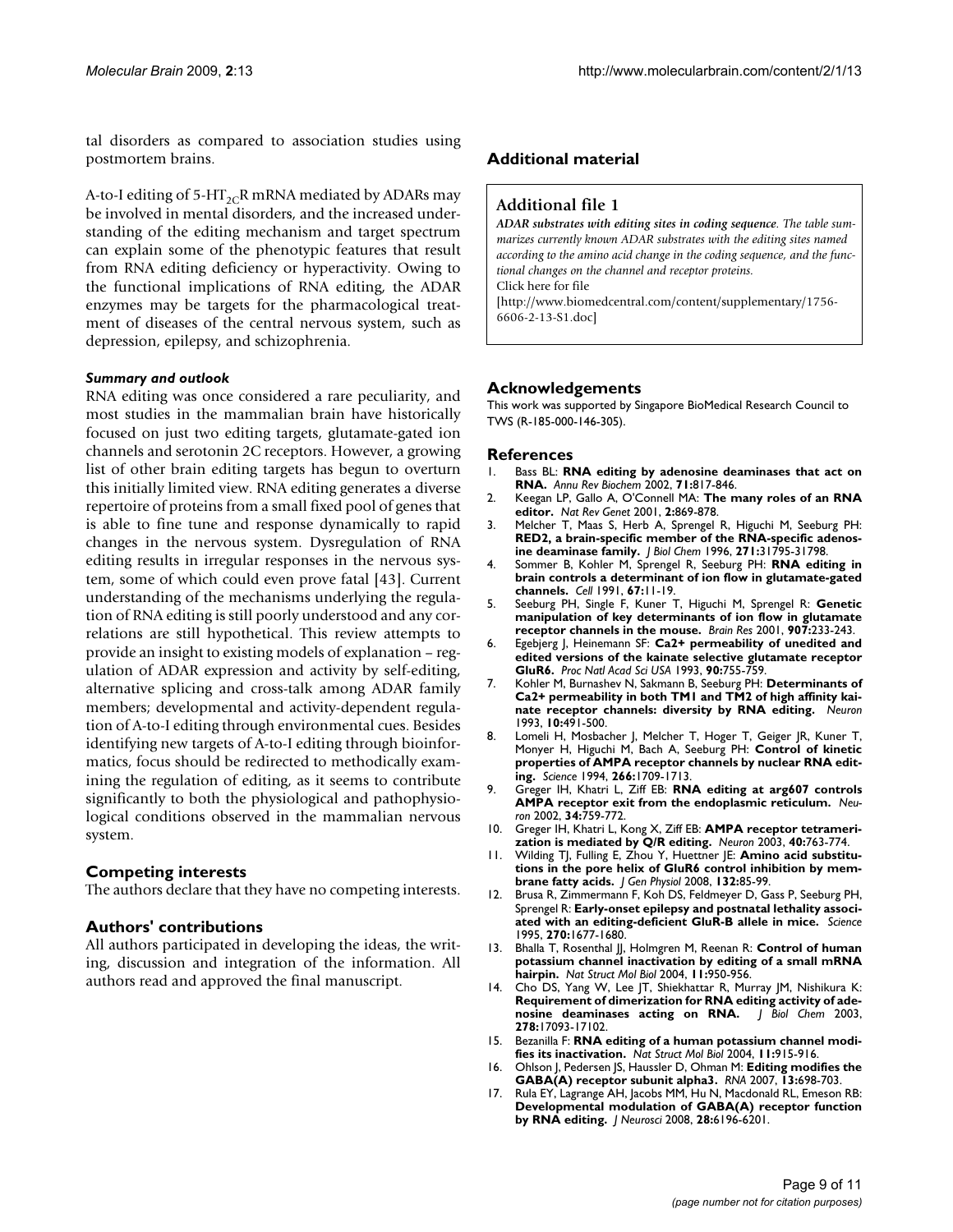- 18. Hevers W, Luddens H: **[The diversity of GABAA receptors.](http://www.ncbi.nlm.nih.gov/entrez/query.fcgi?cmd=Retrieve&db=PubMed&dopt=Abstract&list_uids=9824848) [Pharmacological and electrophysiological properties of](http://www.ncbi.nlm.nih.gov/entrez/query.fcgi?cmd=Retrieve&db=PubMed&dopt=Abstract&list_uids=9824848) [GABAA channel subtypes.](http://www.ncbi.nlm.nih.gov/entrez/query.fcgi?cmd=Retrieve&db=PubMed&dopt=Abstract&list_uids=9824848)** *Mol Neurobiol* 1998, **18:**35-86.
- 19. Ben-Ari Y, Gaiarsa JL, Tyzio R, Khazipov R: **[GABA: a pioneer](http://www.ncbi.nlm.nih.gov/entrez/query.fcgi?cmd=Retrieve&db=PubMed&dopt=Abstract&list_uids=17928584) [transmitter that excites immature neurons and generates](http://www.ncbi.nlm.nih.gov/entrez/query.fcgi?cmd=Retrieve&db=PubMed&dopt=Abstract&list_uids=17928584) [primitive oscillations.](http://www.ncbi.nlm.nih.gov/entrez/query.fcgi?cmd=Retrieve&db=PubMed&dopt=Abstract&list_uids=17928584)** *Physiol Rev* 2007, **87:**1215-1284.
- 20. Burns CM, Chu H, Rueter SM, Hutchinson LK, Canton H, Sanders-Bush E, Emeson RB: **[Regulation of serotonin-2C receptor G](http://www.ncbi.nlm.nih.gov/entrez/query.fcgi?cmd=Retrieve&db=PubMed&dopt=Abstract&list_uids=9153397)[protein coupling by RNA editing.](http://www.ncbi.nlm.nih.gov/entrez/query.fcgi?cmd=Retrieve&db=PubMed&dopt=Abstract&list_uids=9153397)** *Nature* 1997, **387:**303-308.
- 21. Niswender CM, Copeland SC, Herrick-Davis K, Emeson RB, Sanders-Bush E: **[RNA editing of the human serotonin 5-hydroxytryp](http://www.ncbi.nlm.nih.gov/entrez/query.fcgi?cmd=Retrieve&db=PubMed&dopt=Abstract&list_uids=10092629)[tamine 2C receptor silences constitutive activity.](http://www.ncbi.nlm.nih.gov/entrez/query.fcgi?cmd=Retrieve&db=PubMed&dopt=Abstract&list_uids=10092629)** *J Biol Chem* 1999, **274:**9472-9478.
- 22. Pin JP, Joly C, Heinemann SF, Bockaert J: **[Domains involved in the](http://www.ncbi.nlm.nih.gov/entrez/query.fcgi?cmd=Retrieve&db=PubMed&dopt=Abstract&list_uids=8313879) [specificity of G protein activation in phospholipase C-cou](http://www.ncbi.nlm.nih.gov/entrez/query.fcgi?cmd=Retrieve&db=PubMed&dopt=Abstract&list_uids=8313879)[pled metabotropic glutamate receptors.](http://www.ncbi.nlm.nih.gov/entrez/query.fcgi?cmd=Retrieve&db=PubMed&dopt=Abstract&list_uids=8313879)** *EMBO J* 1994, **13:**342-348.
- 23. Wagner RW, Yoo C, Wrabetz L, Kamholz J, Buchhalter J, Hassan NF, Khalili K, Kim SU, Perussia B, McMorris FA, *et al.*: **[Double-stranded](http://www.ncbi.nlm.nih.gov/entrez/query.fcgi?cmd=Retrieve&db=PubMed&dopt=Abstract&list_uids=2398905) [RNA unwinding and modifying activity is detected ubiqui](http://www.ncbi.nlm.nih.gov/entrez/query.fcgi?cmd=Retrieve&db=PubMed&dopt=Abstract&list_uids=2398905)[tously in primary tissues and cell lines.](http://www.ncbi.nlm.nih.gov/entrez/query.fcgi?cmd=Retrieve&db=PubMed&dopt=Abstract&list_uids=2398905)** *Mol Cell Biol* 1990, **10:**5586-5590.
- 24. Higuchi M, Single FN, Kohler M, Sommer B, Sprengel R, Seeburg PH: **[RNA editing of AMPA receptor subunit GluR-B: a base](http://www.ncbi.nlm.nih.gov/entrez/query.fcgi?cmd=Retrieve&db=PubMed&dopt=Abstract&list_uids=8269514)paired intron-exon structure determines position and effi[ciency.](http://www.ncbi.nlm.nih.gov/entrez/query.fcgi?cmd=Retrieve&db=PubMed&dopt=Abstract&list_uids=8269514)** *Cell* 1993, **75:**1361-1370.
- 25. Mattaj IW: **[RNA recognition: a family matter?](http://www.ncbi.nlm.nih.gov/entrez/query.fcgi?cmd=Retrieve&db=PubMed&dopt=Abstract&list_uids=8500177)** *Cell* 1993, **73:**837-840.
- 26. Macbeth MR, Lingam AT, Bass BL: **[Evidence for auto-inhibition by](http://www.ncbi.nlm.nih.gov/entrez/query.fcgi?cmd=Retrieve&db=PubMed&dopt=Abstract&list_uids=15383678) [the N terminus of hADAR2 and activation by dsRNA bind](http://www.ncbi.nlm.nih.gov/entrez/query.fcgi?cmd=Retrieve&db=PubMed&dopt=Abstract&list_uids=15383678)[ing.](http://www.ncbi.nlm.nih.gov/entrez/query.fcgi?cmd=Retrieve&db=PubMed&dopt=Abstract&list_uids=15383678)** *RNA* 2004, **10:**1563-1571.
- 27. Stefl R, Xu M, Skrisovska L, Emeson RB, Allain FH: **[Structure and](http://www.ncbi.nlm.nih.gov/entrez/query.fcgi?cmd=Retrieve&db=PubMed&dopt=Abstract&list_uids=16472753) [specific RNA binding of ADAR2 double-stranded RNA bind](http://www.ncbi.nlm.nih.gov/entrez/query.fcgi?cmd=Retrieve&db=PubMed&dopt=Abstract&list_uids=16472753)[ing motifs.](http://www.ncbi.nlm.nih.gov/entrez/query.fcgi?cmd=Retrieve&db=PubMed&dopt=Abstract&list_uids=16472753)** *Structure* 2006, **14:**345-355.
- 28. Wong SK, Sato S, Lazinski DW: **[Substrate recognition by](http://www.ncbi.nlm.nih.gov/entrez/query.fcgi?cmd=Retrieve&db=PubMed&dopt=Abstract&list_uids=11421361) [ADAR1 and ADAR2.](http://www.ncbi.nlm.nih.gov/entrez/query.fcgi?cmd=Retrieve&db=PubMed&dopt=Abstract&list_uids=11421361)** *RNA* 2001, **7:**846-858.
- 29. Macbeth MR, Schubert HL, Vandemark AP, Lingam AT, Hill CP, Bass BL: **[Inositol hexakisphosphate is bound in the ADAR2 core](http://www.ncbi.nlm.nih.gov/entrez/query.fcgi?cmd=Retrieve&db=PubMed&dopt=Abstract&list_uids=16141067) [and required for RNA editing.](http://www.ncbi.nlm.nih.gov/entrez/query.fcgi?cmd=Retrieve&db=PubMed&dopt=Abstract&list_uids=16141067)** *Science* 2005, **309:**1534-1539.
- 30. Rueter SM, Dawson TR, Emeson RB: **[Regulation of alternative](http://www.ncbi.nlm.nih.gov/entrez/query.fcgi?cmd=Retrieve&db=PubMed&dopt=Abstract&list_uids=10331393) [splicing by RNA editing.](http://www.ncbi.nlm.nih.gov/entrez/query.fcgi?cmd=Retrieve&db=PubMed&dopt=Abstract&list_uids=10331393)** *Nature* 1999, **399:**75-80.
- 31. Dawson TR, Sansam CL, Emeson RB: **[Structure and sequence](http://www.ncbi.nlm.nih.gov/entrez/query.fcgi?cmd=Retrieve&db=PubMed&dopt=Abstract&list_uids=14660658) [determinants required for the RNA editing of ADAR2 sub](http://www.ncbi.nlm.nih.gov/entrez/query.fcgi?cmd=Retrieve&db=PubMed&dopt=Abstract&list_uids=14660658)[strates.](http://www.ncbi.nlm.nih.gov/entrez/query.fcgi?cmd=Retrieve&db=PubMed&dopt=Abstract&list_uids=14660658)** *J Biol Chem* 2004, **279:**4941-4951.
- 32. Slavov D, Gardiner K: **[Phylogenetic comparison of the pre](http://www.ncbi.nlm.nih.gov/entrez/query.fcgi?cmd=Retrieve&db=PubMed&dopt=Abstract&list_uids=12459255)[mRNA adenosine deaminase ADAR2 genes and transcripts:](http://www.ncbi.nlm.nih.gov/entrez/query.fcgi?cmd=Retrieve&db=PubMed&dopt=Abstract&list_uids=12459255) conservation and diversity in editing site sequence and alter[native splicing patterns.](http://www.ncbi.nlm.nih.gov/entrez/query.fcgi?cmd=Retrieve&db=PubMed&dopt=Abstract&list_uids=12459255)** *Gene* 2002, **299:**83-94.
- 33. Lai F, Chen CX, Carter KC, Nishikura K: **[Editing of glutamate](http://www.ncbi.nlm.nih.gov/entrez/query.fcgi?cmd=Retrieve&db=PubMed&dopt=Abstract&list_uids=9111310) [receptor B subunit ion channel RNAs by four alternatively](http://www.ncbi.nlm.nih.gov/entrez/query.fcgi?cmd=Retrieve&db=PubMed&dopt=Abstract&list_uids=9111310) spliced DRADA2 double-stranded RNA adenosine deami[nases.](http://www.ncbi.nlm.nih.gov/entrez/query.fcgi?cmd=Retrieve&db=PubMed&dopt=Abstract&list_uids=9111310)** *Mol Cell Biol* 1997, **17:**2413-2424.
- 34. Maas S, Gommans WM: **[Novel exon of mammalian ADAR2](http://www.ncbi.nlm.nih.gov/entrez/query.fcgi?cmd=Retrieve&db=PubMed&dopt=Abstract&list_uids=19156214) [extends open reading frame.](http://www.ncbi.nlm.nih.gov/entrez/query.fcgi?cmd=Retrieve&db=PubMed&dopt=Abstract&list_uids=19156214)** *PLoS ONE* 2009, **4:**e4225.
- 35. Kawahara Y, Ito K, Ito M, Tsuji S, Kwak S: **[Novel splice variants of](http://www.ncbi.nlm.nih.gov/entrez/query.fcgi?cmd=Retrieve&db=PubMed&dopt=Abstract&list_uids=16297572) [human ADAR2 mRNA: skipping of the exon encoding the](http://www.ncbi.nlm.nih.gov/entrez/query.fcgi?cmd=Retrieve&db=PubMed&dopt=Abstract&list_uids=16297572) dsRNA-binding domains, and multiple C-terminal splice [sites.](http://www.ncbi.nlm.nih.gov/entrez/query.fcgi?cmd=Retrieve&db=PubMed&dopt=Abstract&list_uids=16297572)** *Gene* 2005, **363:**193-201.
- 36. Gerber A, O'Connell MA, Keller W: **[Two forms of human dou](http://www.ncbi.nlm.nih.gov/entrez/query.fcgi?cmd=Retrieve&db=PubMed&dopt=Abstract&list_uids=9149227)[ble-stranded RNA-specific editase 1 \(hRED1\) generated by](http://www.ncbi.nlm.nih.gov/entrez/query.fcgi?cmd=Retrieve&db=PubMed&dopt=Abstract&list_uids=9149227) [the insertion of an Alu cassette.](http://www.ncbi.nlm.nih.gov/entrez/query.fcgi?cmd=Retrieve&db=PubMed&dopt=Abstract&list_uids=9149227)** *Rna* 1997, **3:**453-463.
- 37. Cenci C, Barzotti R, Galeano F, Corbelli S, Rota R, Massimi L, Di Rocco C, O'Connell MA, Gallo A: **[Down-regulation of RNA edit](http://www.ncbi.nlm.nih.gov/entrez/query.fcgi?cmd=Retrieve&db=PubMed&dopt=Abstract&list_uids=18178553)[ing in pediatric astrocytomas: ADAR2 editing activity inhib](http://www.ncbi.nlm.nih.gov/entrez/query.fcgi?cmd=Retrieve&db=PubMed&dopt=Abstract&list_uids=18178553)[its cell migration and proliferation.](http://www.ncbi.nlm.nih.gov/entrez/query.fcgi?cmd=Retrieve&db=PubMed&dopt=Abstract&list_uids=18178553)** *J Biol Chem* 2008, **283:**7251-7260.
- 38. Gallo A, Keegan LP, Ring GM, O'Connell MA: **[An ADAR that edits](http://www.ncbi.nlm.nih.gov/entrez/query.fcgi?cmd=Retrieve&db=PubMed&dopt=Abstract&list_uids=12840004) [transcripts encoding ion channel subunits functions as a](http://www.ncbi.nlm.nih.gov/entrez/query.fcgi?cmd=Retrieve&db=PubMed&dopt=Abstract&list_uids=12840004) [dimer.](http://www.ncbi.nlm.nih.gov/entrez/query.fcgi?cmd=Retrieve&db=PubMed&dopt=Abstract&list_uids=12840004)** *Embo J* 2003, **22:**3421-3430.
- 39. Chen CX, Cho DS, Wang Q, Lai F, Carter KC, Nishikura K: **[A third](http://www.ncbi.nlm.nih.gov/entrez/query.fcgi?cmd=Retrieve&db=PubMed&dopt=Abstract&list_uids=10836796) [member of the RNA-specific adenosine deaminase gene](http://www.ncbi.nlm.nih.gov/entrez/query.fcgi?cmd=Retrieve&db=PubMed&dopt=Abstract&list_uids=10836796) family, ADAR3, contains both single- and double-stranded [RNA binding domains.](http://www.ncbi.nlm.nih.gov/entrez/query.fcgi?cmd=Retrieve&db=PubMed&dopt=Abstract&list_uids=10836796)** *Rna* 2000, **6:**755-767.
- 40. Eckmann CR, Neunteufl A, Pfaffstetter L, Jantsch MF: **[The human](http://www.ncbi.nlm.nih.gov/entrez/query.fcgi?cmd=Retrieve&db=PubMed&dopt=Abstract&list_uids=11451992) [but not the Xenopus RNA-editing enzyme ADAR1 has an](http://www.ncbi.nlm.nih.gov/entrez/query.fcgi?cmd=Retrieve&db=PubMed&dopt=Abstract&list_uids=11451992)**

**[atypical nuclear localization signal and displays the charac](http://www.ncbi.nlm.nih.gov/entrez/query.fcgi?cmd=Retrieve&db=PubMed&dopt=Abstract&list_uids=11451992)[teristics of a shuttling protein.](http://www.ncbi.nlm.nih.gov/entrez/query.fcgi?cmd=Retrieve&db=PubMed&dopt=Abstract&list_uids=11451992)** *Mol Biol Cell* 2001, **12:**1911-1924.

- 41. Desterro JM, Keegan LP, Lafarga M, Berciano MT, O'Connell M, Carmo-Fonseca M: **[Dynamic association of RNA-editing](http://www.ncbi.nlm.nih.gov/entrez/query.fcgi?cmd=Retrieve&db=PubMed&dopt=Abstract&list_uids=12665561) [enzymes with the nucleolus.](http://www.ncbi.nlm.nih.gov/entrez/query.fcgi?cmd=Retrieve&db=PubMed&dopt=Abstract&list_uids=12665561)** *J Cell Sci* 2003, **116:**1805-1818.
- 42. Sansam CL, Wells KS, Emeson RB: **[Modulation of RNA editing by](http://www.ncbi.nlm.nih.gov/entrez/query.fcgi?cmd=Retrieve&db=PubMed&dopt=Abstract&list_uids=14612560) [functional nucleolar sequestration of ADAR2.](http://www.ncbi.nlm.nih.gov/entrez/query.fcgi?cmd=Retrieve&db=PubMed&dopt=Abstract&list_uids=14612560)** *Proc Natl Acad Sci USA* 2003, **100:**14018-14023.
- 43. Higuchi M, Maas S, Single FN, Hartner J, Rozov A, Burnashev N, Feldmeyer D, Sprengel R, Seeburg PH: **[Point mutation in an AMPA](http://www.ncbi.nlm.nih.gov/entrez/query.fcgi?cmd=Retrieve&db=PubMed&dopt=Abstract&list_uids=10894545) [receptor gene rescues lethality in mice deficient in the RNA](http://www.ncbi.nlm.nih.gov/entrez/query.fcgi?cmd=Retrieve&db=PubMed&dopt=Abstract&list_uids=10894545)[editing enzyme ADAR2.](http://www.ncbi.nlm.nih.gov/entrez/query.fcgi?cmd=Retrieve&db=PubMed&dopt=Abstract&list_uids=10894545)** *Nature* 2000, **406:**78-81.
- 44. Hartner JC, Schmittwolf C, Kispert A, Muller AM, Higuchi M, Seeburg PH: **[Liver disintegration in the mouse embryo caused by defi](http://www.ncbi.nlm.nih.gov/entrez/query.fcgi?cmd=Retrieve&db=PubMed&dopt=Abstract&list_uids=14615479)[ciency in the RNA-editing enzyme ADAR1.](http://www.ncbi.nlm.nih.gov/entrez/query.fcgi?cmd=Retrieve&db=PubMed&dopt=Abstract&list_uids=14615479)** *J Biol Chem* 2004, **279:**4894-4902.
- 45. Hang PN, Tohda M, Matsumoto K: **[Developmental changes in](http://www.ncbi.nlm.nih.gov/entrez/query.fcgi?cmd=Retrieve&db=PubMed&dopt=Abstract&list_uids=18534702) [expression and self-editing of adenosine deaminase type 2](http://www.ncbi.nlm.nih.gov/entrez/query.fcgi?cmd=Retrieve&db=PubMed&dopt=Abstract&list_uids=18534702) pre-mRNA and mRNA in rat brain and cultured cortical neu[rons.](http://www.ncbi.nlm.nih.gov/entrez/query.fcgi?cmd=Retrieve&db=PubMed&dopt=Abstract&list_uids=18534702)** *Neurosci Res* 2008, **61:**398-403.
- 46. Whitney NP, Peng H, Erdmann NB, Tian C, Monaghan DT, Zheng JC: Calcium-permeable **AMPA** receptors containing **unedited GluR2 direct human neural progenitor cell differ[entiation to neurons.](http://www.ncbi.nlm.nih.gov/entrez/query.fcgi?cmd=Retrieve&db=PubMed&dopt=Abstract&list_uids=18403631)** *FASEB J* 2008, **22:**2888-2900.
- 47. Paupard MC, O'Connell MA, Gerber AP, Zukin RS: **[Patterns of](http://www.ncbi.nlm.nih.gov/entrez/query.fcgi?cmd=Retrieve&db=PubMed&dopt=Abstract&list_uids=10670454) [developmental expression of the RNA editing enzyme](http://www.ncbi.nlm.nih.gov/entrez/query.fcgi?cmd=Retrieve&db=PubMed&dopt=Abstract&list_uids=10670454) [rADAR2.](http://www.ncbi.nlm.nih.gov/entrez/query.fcgi?cmd=Retrieve&db=PubMed&dopt=Abstract&list_uids=10670454)** *Neuroscience* 2000, **95:**869-879.
- 48. Liu Y, Emeson RB, Samuel CE: **[Serotonin-2C receptor pre](http://www.ncbi.nlm.nih.gov/entrez/query.fcgi?cmd=Retrieve&db=PubMed&dopt=Abstract&list_uids=10373439)mRNA editing in rat brain and in vitro by splice site variants** [of the interferon-inducible double-stranded RNA-specific](http://www.ncbi.nlm.nih.gov/entrez/query.fcgi?cmd=Retrieve&db=PubMed&dopt=Abstract&list_uids=10373439)<br>adenosine deaminase **ADARI**. *J Biol Chem* 1999, adenosine deaminase **ADARI**. **274:**18351-18358.
- 49. Seeburg PH: **[RNA helicase participates in the editing game.](http://www.ncbi.nlm.nih.gov/entrez/query.fcgi?cmd=Retrieve&db=PubMed&dopt=Abstract&list_uids=10719882)** *Neuron* 2000, **25:**261-263.
- 50. Reenan RA, Hanrahan CJ, Ganetzky B: **[The mle\(napts\) RNA heli](http://www.ncbi.nlm.nih.gov/entrez/query.fcgi?cmd=Retrieve&db=PubMed&dopt=Abstract&list_uids=10707979)[case mutation in drosophila results in a splicing catastrophe](http://www.ncbi.nlm.nih.gov/entrez/query.fcgi?cmd=Retrieve&db=PubMed&dopt=Abstract&list_uids=10707979) of the para Na+ channel transcript in a region of RNA edit[ing.](http://www.ncbi.nlm.nih.gov/entrez/query.fcgi?cmd=Retrieve&db=PubMed&dopt=Abstract&list_uids=10707979)** *Neuron* 2000, **25:**139-149.
- 51. Vitali P, Basyuk E, Le Meur E, Bertrand E, Muscatelli F, Cavaille J, Huttenhofer A: **[ADAR2-mediated editing of RNA substrates in](http://www.ncbi.nlm.nih.gov/entrez/query.fcgi?cmd=Retrieve&db=PubMed&dopt=Abstract&list_uids=15939761) [the nucleolus is inhibited by C/D small nucleolar RNAs.](http://www.ncbi.nlm.nih.gov/entrez/query.fcgi?cmd=Retrieve&db=PubMed&dopt=Abstract&list_uids=15939761)** *J Cell Biol* 2005, **169:**745-753.
- 52. Werry TD, Loiacono R, Sexton PM, Christopoulos A: **[RNA editing](http://www.ncbi.nlm.nih.gov/entrez/query.fcgi?cmd=Retrieve&db=PubMed&dopt=Abstract&list_uids=18554725) [of the serotonin 5HT2C receptor and its effects on cell sig](http://www.ncbi.nlm.nih.gov/entrez/query.fcgi?cmd=Retrieve&db=PubMed&dopt=Abstract&list_uids=18554725)[nalling, pharmacology and brain function.](http://www.ncbi.nlm.nih.gov/entrez/query.fcgi?cmd=Retrieve&db=PubMed&dopt=Abstract&list_uids=18554725)** *Pharmacol Ther* 2008, **119:**7-23.
- 53. Gan Z, Zhao L, Yang L, Huang P, Zhao F, Li W, Liu Y: **[RNA editing](http://www.ncbi.nlm.nih.gov/entrez/query.fcgi?cmd=Retrieve&db=PubMed&dopt=Abstract&list_uids=16956888) [by ADAR2 is metabolically regulated in pancreatic islets and](http://www.ncbi.nlm.nih.gov/entrez/query.fcgi?cmd=Retrieve&db=PubMed&dopt=Abstract&list_uids=16956888) [beta-cells.](http://www.ncbi.nlm.nih.gov/entrez/query.fcgi?cmd=Retrieve&db=PubMed&dopt=Abstract&list_uids=16956888)** *J Biol Chem* 2006, **281:**33386-33394.
- 54. Peng PL, Zhong X, Tu W, Soundarapandian MM, Molner P, Zhu D, Lau L, Liu S, Liu F, Lu Y: **[ADAR2-dependent RNA editing of AMPA](http://www.ncbi.nlm.nih.gov/entrez/query.fcgi?cmd=Retrieve&db=PubMed&dopt=Abstract&list_uids=16504947) [receptor subunit GluR2 determines vulnerability of neurons](http://www.ncbi.nlm.nih.gov/entrez/query.fcgi?cmd=Retrieve&db=PubMed&dopt=Abstract&list_uids=16504947) [in forebrain ischemia.](http://www.ncbi.nlm.nih.gov/entrez/query.fcgi?cmd=Retrieve&db=PubMed&dopt=Abstract&list_uids=16504947)** *Neuron* 2006, **49:**719-733.
- Gurevich I, Tamir H, Arango V, Dwork AJ, Mann JJ, Schmauss C: **[Altered editing of serotonin 2C receptor pre-mRNA in the](http://www.ncbi.nlm.nih.gov/entrez/query.fcgi?cmd=Retrieve&db=PubMed&dopt=Abstract&list_uids=11988167) [prefrontal cortex of depressed suicide victims.](http://www.ncbi.nlm.nih.gov/entrez/query.fcgi?cmd=Retrieve&db=PubMed&dopt=Abstract&list_uids=11988167)** *Neuron* 2002, **34:**349-356.
- Gallo A, Galardi S: [A-to-I RNA editing and cancer: from pathol](http://www.ncbi.nlm.nih.gov/entrez/query.fcgi?cmd=Retrieve&db=PubMed&dopt=Abstract&list_uids=18758244)**[ogy to basic science.](http://www.ncbi.nlm.nih.gov/entrez/query.fcgi?cmd=Retrieve&db=PubMed&dopt=Abstract&list_uids=18758244)** *RNA Biol* 2008, **5:**135-139.
- 57. Maas S, Patt S, Schrey M, Rich A: **[Underediting of glutamate](http://www.ncbi.nlm.nih.gov/entrez/query.fcgi?cmd=Retrieve&db=PubMed&dopt=Abstract&list_uids=11717408) [receptor GluR-B mRNA in malignant gliomas.](http://www.ncbi.nlm.nih.gov/entrez/query.fcgi?cmd=Retrieve&db=PubMed&dopt=Abstract&list_uids=11717408)** *Proc Natl Acad Sci USA* 2001, **98:**14687-14692.
- Ishiuchi S, Tsuzuki K, Yoshida Y, Yamada N, Hagimura N, Okado H, Miwa A, Kurihara H, Nakazato Y, Tamura M, Sasaki T, Ozawa S: **[Blockage of Ca\(2+\)-permeable AMPA receptors suppresses](http://www.ncbi.nlm.nih.gov/entrez/query.fcgi?cmd=Retrieve&db=PubMed&dopt=Abstract&list_uids=12172541) migration and induces apoptosis in human glioblastoma [cells.](http://www.ncbi.nlm.nih.gov/entrez/query.fcgi?cmd=Retrieve&db=PubMed&dopt=Abstract&list_uids=12172541)** *Nat Med* 2002, **8:**971-978.
- Paz N, Levanon EY, Amariglio N, Heimberger AB, Ram Z, Constantini S, Barbash ZS, Adamsky K, Safran M, Hirschberg A, Krupsky M, Ben-Dov I, Cazacu S, Mikkelsen T, Brodie C, Eisenberg E, Rechavi G: **[Altered adenosine-to-inosine RNA editing in human cancer.](http://www.ncbi.nlm.nih.gov/entrez/query.fcgi?cmd=Retrieve&db=PubMed&dopt=Abstract&list_uids=17908822)** *Genome Res* 2007, **17:**1586-1595.
- 60. Kunzelmann K: **[Ion channels and cancer.](http://www.ncbi.nlm.nih.gov/entrez/query.fcgi?cmd=Retrieve&db=PubMed&dopt=Abstract&list_uids=16362504)** *J Membr Biol* 2005, **205:**159-173.
- 61. Feldmeyer D, Kask K, Brusa R, Kornau HC, Kolhekar R, Rozov A, Burnashev N, Jensen V, Hvalby O, Sprengel R, Seeburg PH: **[Neuro](http://www.ncbi.nlm.nih.gov/entrez/query.fcgi?cmd=Retrieve&db=PubMed&dopt=Abstract&list_uids=10195181)-**